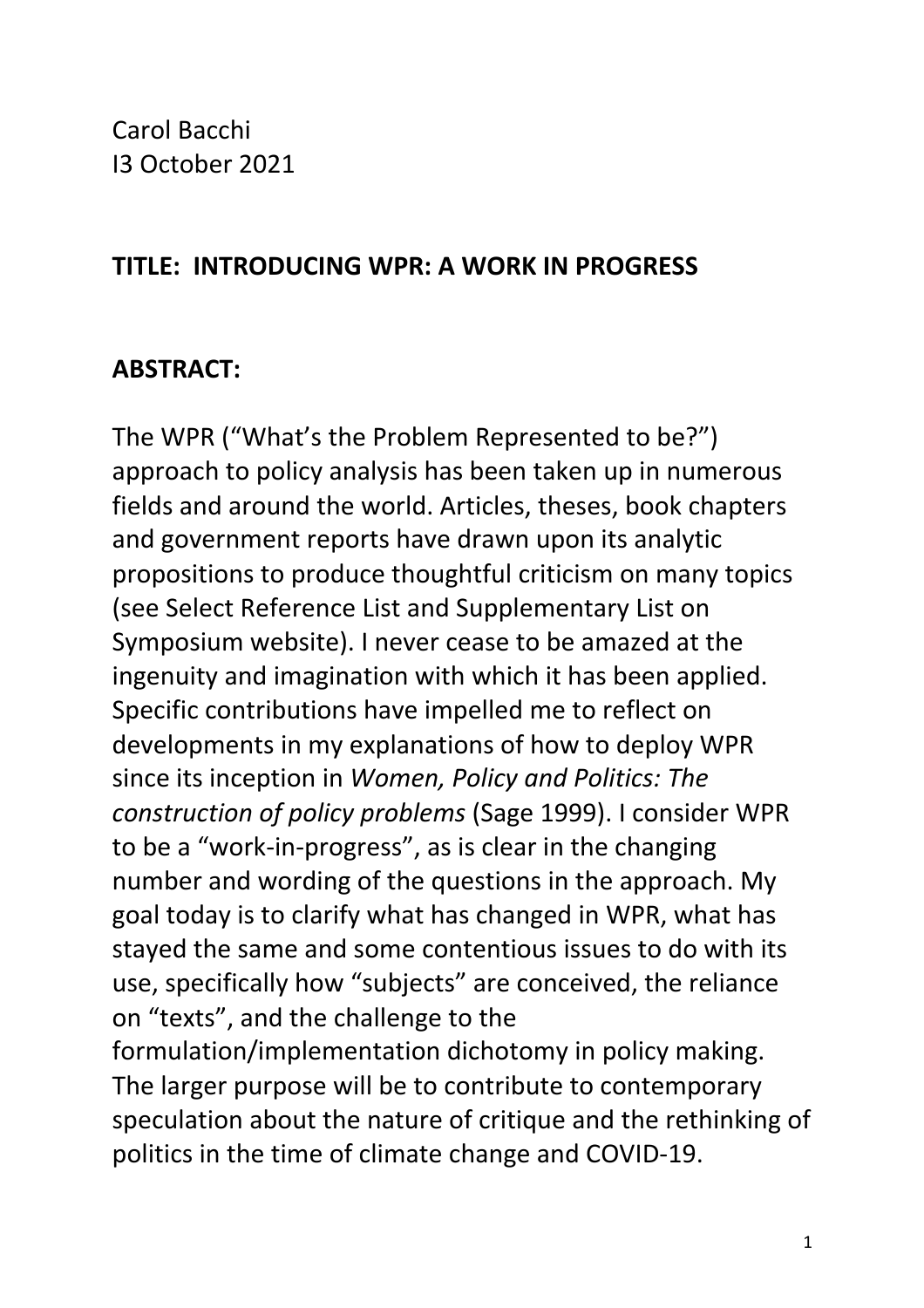OUTLINE:

- 1. Introduction
- 2. Discovering Problematizations
- 3. Deploying Problematizations
- 4. From Constructionism to Performativity
- 5. WPR: A Widening Ambit
- 6. Analysing Problematizations
- 7. Modes of Critique
- 8. Conclusion

# **INTRODUCTION**:

Why do I refer to WPR as a "work in progress"? This description fits the ethos of the approach – that is, there is no claim to "truth" or to know how to find "truth". Instead, a dynamic of exchange is encouraged – exchanging views and propositions. The story I tell today is a result of those exchanges. I will occasionally refer you to entries on my website (https://carolbacchi.com) to elaborate points that may interest you.

#### **DISCOVERING PROBLEMATIZATIONS**

The WPR questions – now consisting of *seven* forms of questioning and analysis (Bacchi and Goodwin 2016: 20; see Chart) – appear to be deceptively simple. This characteristic of the approach explains both its popularity and the diversity of applications. The key term in the approach is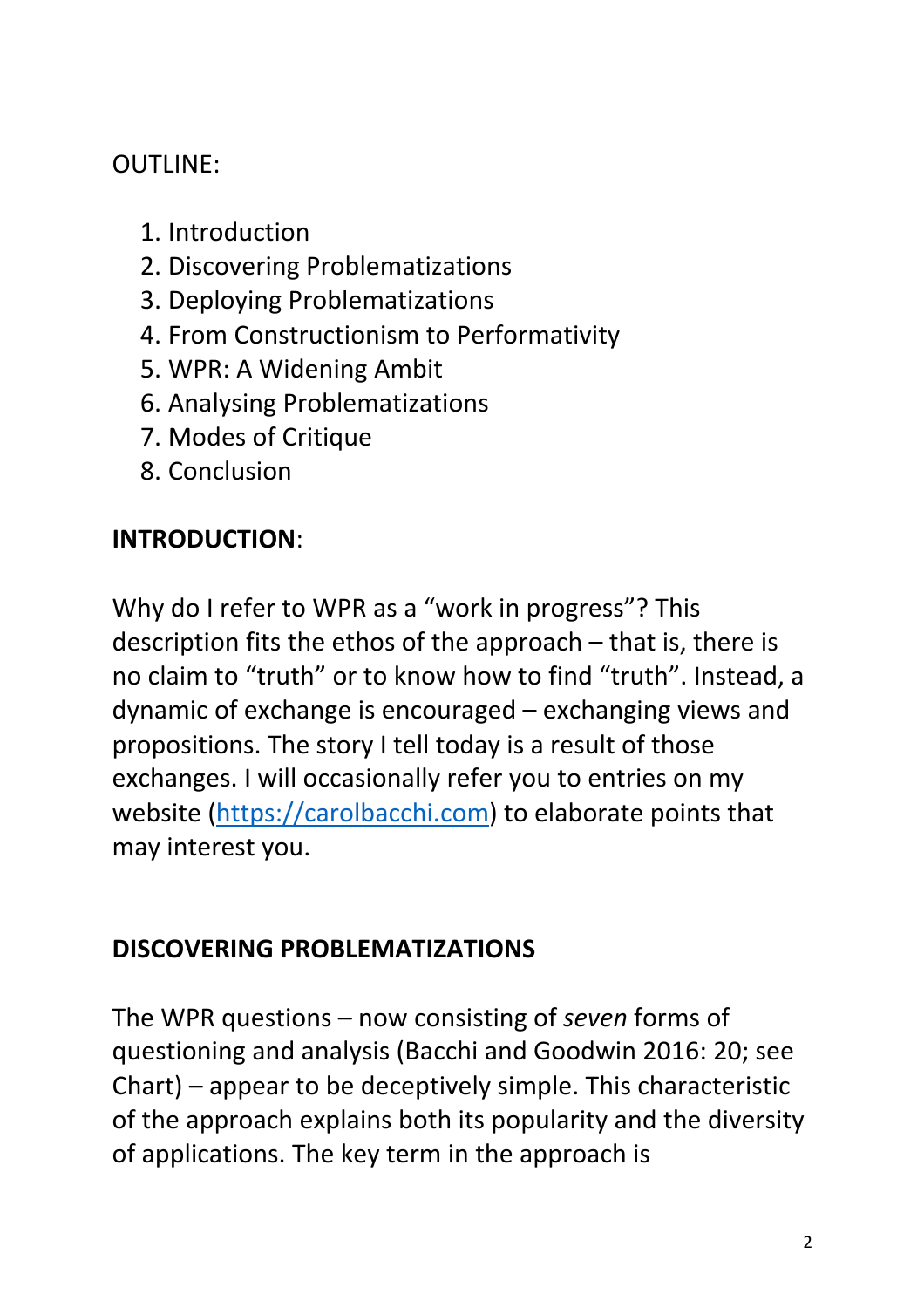*problematization*, a term with diverse heritages and adaptations (Bacchi 2015a). In WPR its usage takes inspiration from Foucault. Foucault took a distinctly nominalist approach to objects and concepts, including "problematization" (Alasuuarti 2010; Flynn 1989; Veyne 1997). Concepts in Foucault have no fixed meaning; rather, they are "tactical weapons" or tools for political change. Such a stance is tremendously liberating – it frees us to use categories and concepts for a range of political projects.

Foucault deploys problematization in two distinct ways. One usage adopts "problematization" in a verb form – to problematize – in order to refer to the mode of critical analysis Foucault calls "thinking problematically" (Foucault 1978 [1970]: 185-6). The second usage, a noun form, is tied to the "historical process of producing objects for thought". These "objects for thought" stand in contrast to the "objects" of natural realism. They do not simply exist ("*exister*") as essences; rather, they come to be something ("*devenir quelque chose*") in practices (Oksala 2012: 28). Foucault describes them as "the forms of problematization themselves" (Foucault 1990: 11-12).

WPR as a mode of critical analysis combines these two adaptations of problematization. It engages in "thinking problematically" *about* "the objects for thought", "the forms of problematization themselves" produced in practices. In WPR I call these "objects for thought", or "forms of problematization", *problem representations*. Importantly, these problematizations lodge in governmental texts, understood broadly, and not in the heads of individuals. A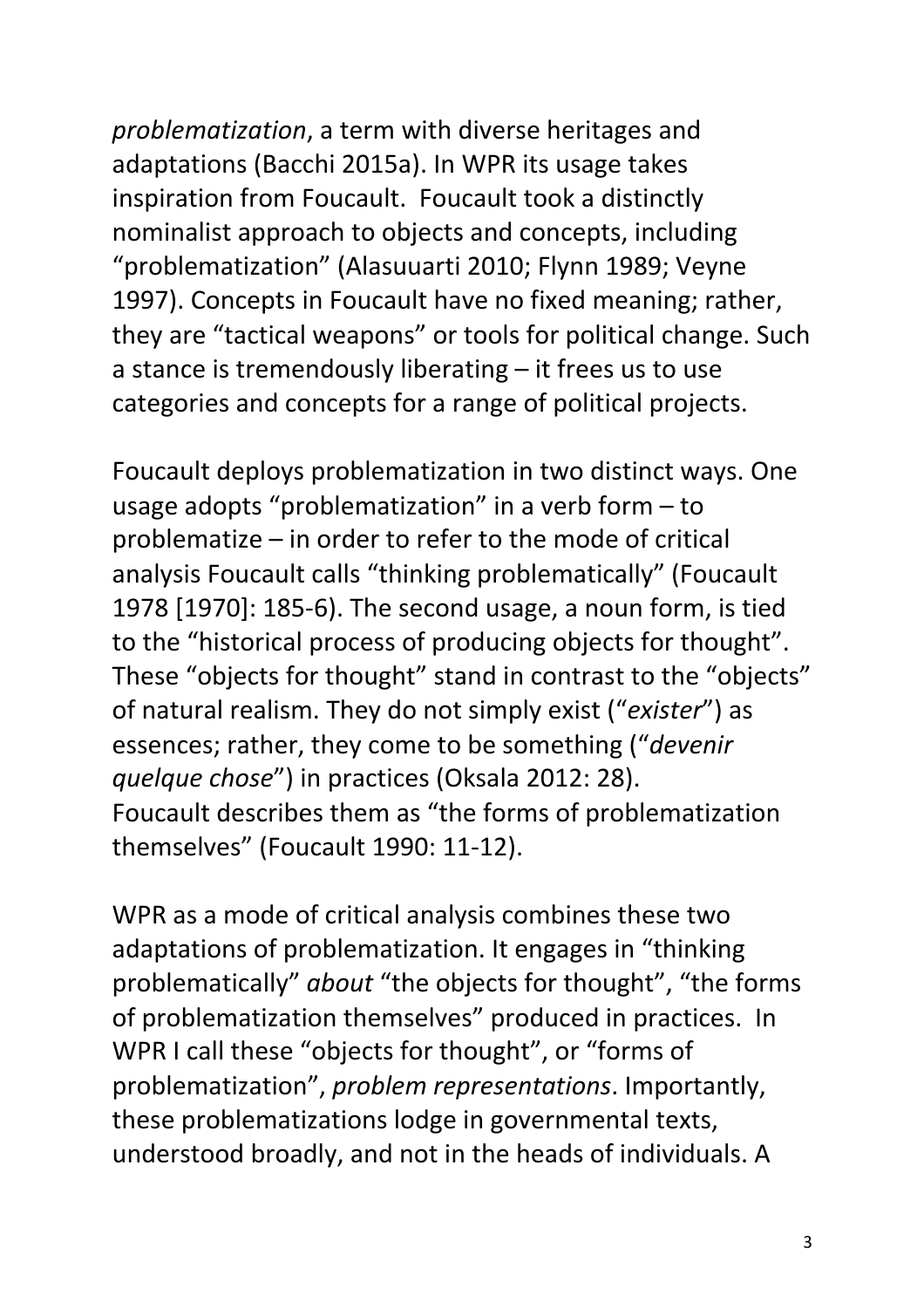critical task involves tracing how these problem representations have come to be something ("*devenir quelque chose*") (Questions 3 and 6 on Chart), indicating an ontology of becoming.

The goal of the analysis is to de-naturalize "objects" assumed simply to "exist" on the grounds that such de-naturalization is politically useful. Seeing "things" simply as "existing" (a realist stance) tends to install them as "truth" and as fixed entities, making it difficult to instigate change. By contrast, in an ontology of *becoming* (a nominalist stance), one draws attention to the practices and processes that shape or produce "subjects", "objects", "places" and "problems", opening up opportunities for challenge and modification (Bacchi and Goodwin 2016; Bacchi 2018).

# **DEPLOYING PROBLEMATIZATIONS**

To "think problematically" WPR makes two innovative analytic interventions:

- 1. using what I describe as "proposals" or "proposed solutions" as starting points for thinking about problematizations (the forms themselves); and
- 2. insisting that we as political subjects are governed through problematizations (the forms themselves), rather than through policies.

Why do I suggest the need to start our analyses of problematizations (the forms themselves) from a focus on "proposals" or "proposed solutions"? I identify as a key premise in WPR that what one proposes to do about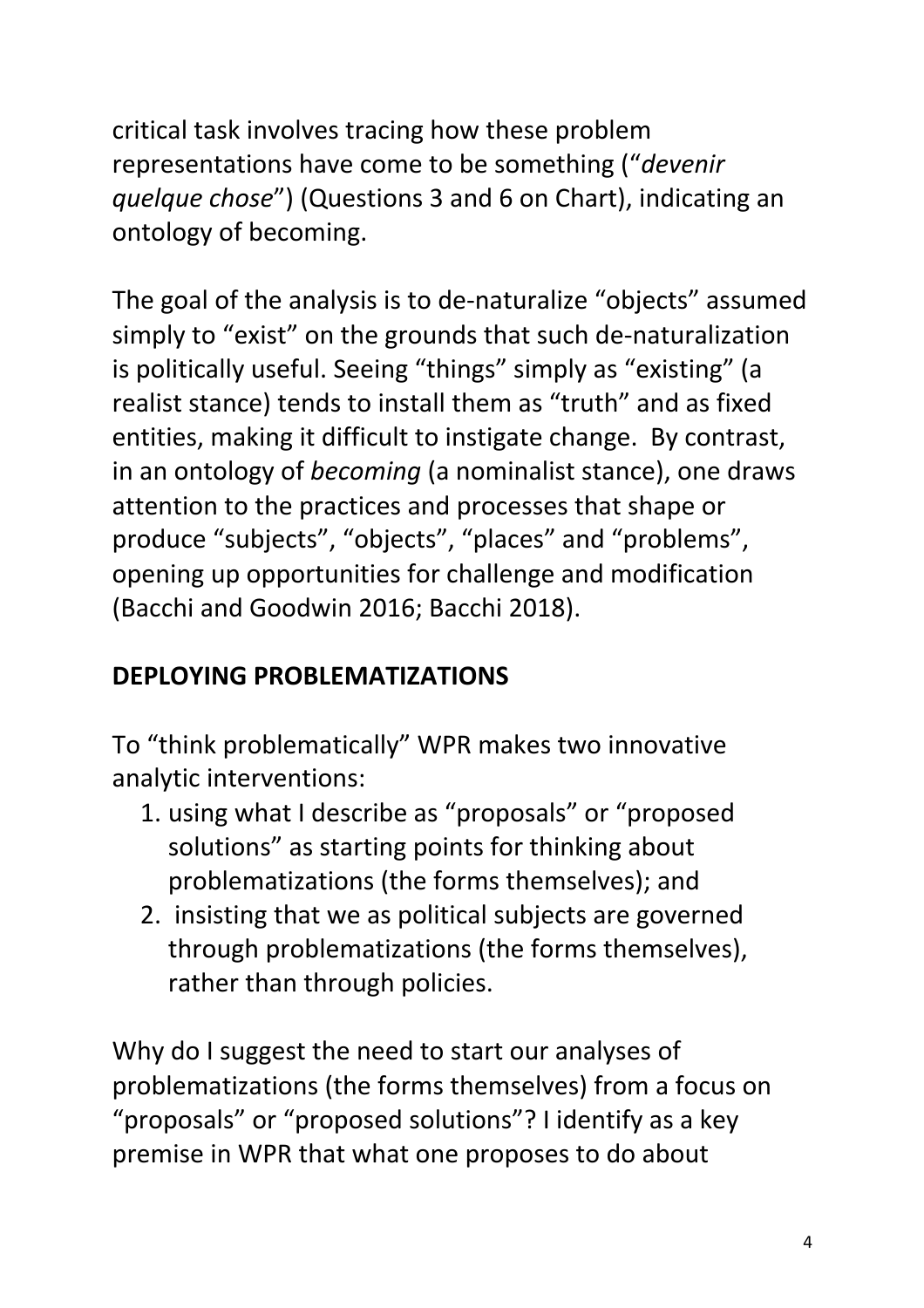something indicates what one "thinks" needs to change and hence what is produced as problematic – i.e., the "problem". For example, if you propose (advocate) that women require training courses in order to gain access to positions of influence and better pay, this proposal produces the "problem" as women's *lack* of training. I put forward this form of argument, or way of thinking, as a "template" for applying WPR.

Foucault captured this form of thinking in his references to the "conduct of conduct" (Gordon 1991: 2). He argued that we need to think about how we are governed in a wide range of practices that attempt to shape our behaviours. Government, here, is understood to embrace the activities and practices of a diverse range of agencies and professionals involved in conducting conduct.

In WPR, *proposals* or proposed solutions provide access to governmental guides to conduct. WPR adds the crucial point that we can best understand how this governing (understood broadly) takes place by looking at how specific proposals (or proposed solutions) problematize an issue and hence produce "problems" as particular sorts of problems.

This argument is captured in the claim that *proposals* (or proposed solutions) contain *implicit* problem representations. The goal of a WPR analysis is to explore these problem representations (or "problematizations"; see Research Hub 11 June 2018), considering their presuppositions, limits and effects.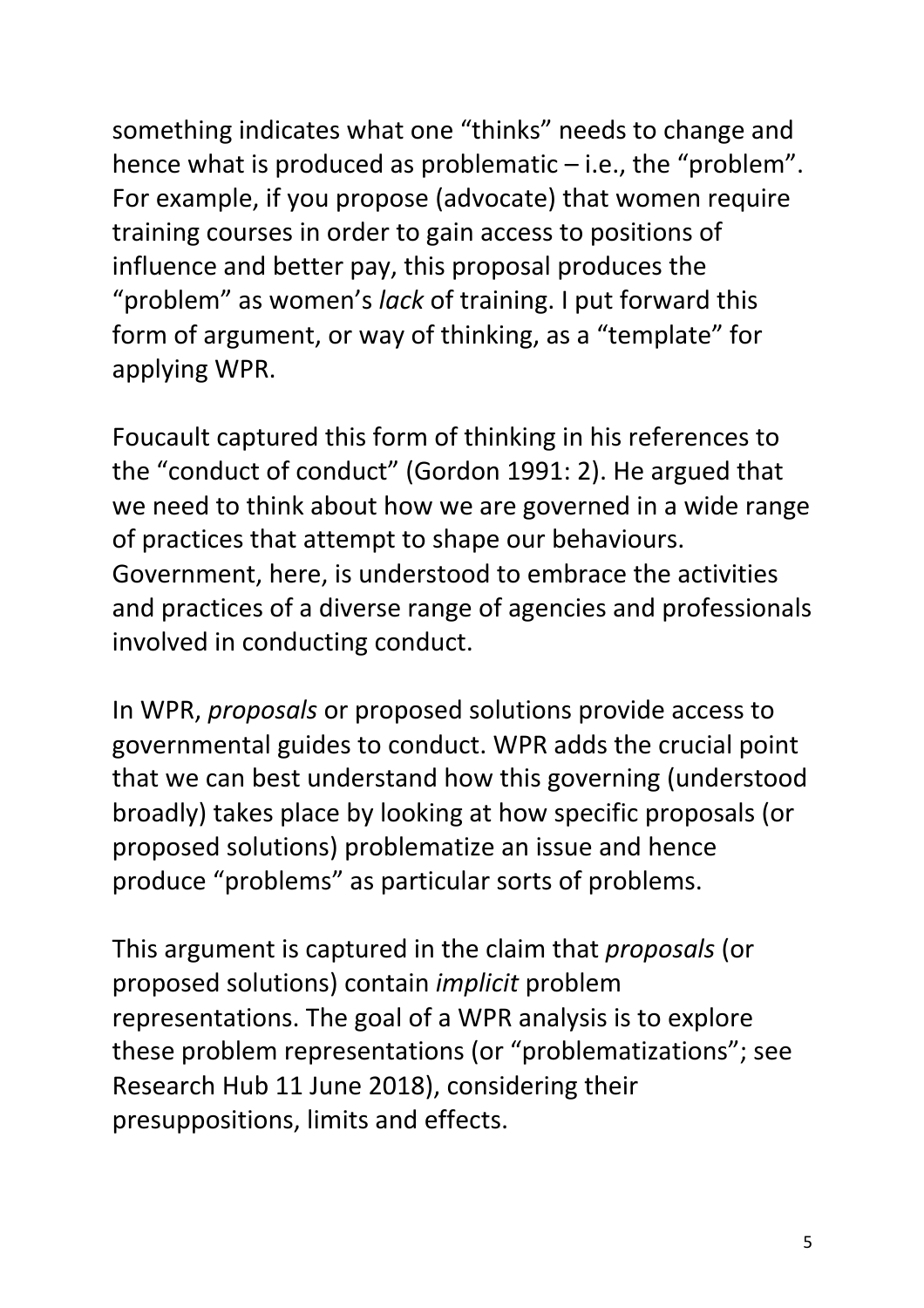Where are we to find "proposals" that are involved in shaping "conduct"? Some WPR researchers have encountered a methodological sticking point around the need to identify "proposals" in their chosen policies. That is, policy documents do not always cooperate by spelling out their "proposals" or recommendations for "appropriate" conduct. I suggest the need to be intuitive in the application of this key analytic point, noting for example that, if a report or piece of legislation speaks about the usefulness of *increasing* "social cohesion", this statement forms a kind of proposal in which it is *implied* that *lack* of social cohesion is a problem. So, the "problem" of lack of social cohesion is implicit in the proposal to increase social cohesion. Given that "government" in WPR extends to embrace the wide variety of agencies involved in "conducting conduct", WPR can also be applied to the proposals produced by a wide variety of governing bodies (discussed shortly).

#### **FROM CONSTRUCTIONISM TO PERFORMATIVITY**

WPR's *second* major analytic intervention – the claim that we are governed *through problematizations* rather than through policies – first appears in the 2009 textbook, *Analysing Policy* (Bacchi 2009). This proposition captures the key point to emerge from my thinking over the ten years from the initial appearance of something I then called a "What's the Problem?" approach in *Women, Policy and Politics: The construction of policy problems* (Bacchi 1999). As signalled in the sub-title of the 1999 book, at that stage I engaged primarily with constructionist scholars such as Edelman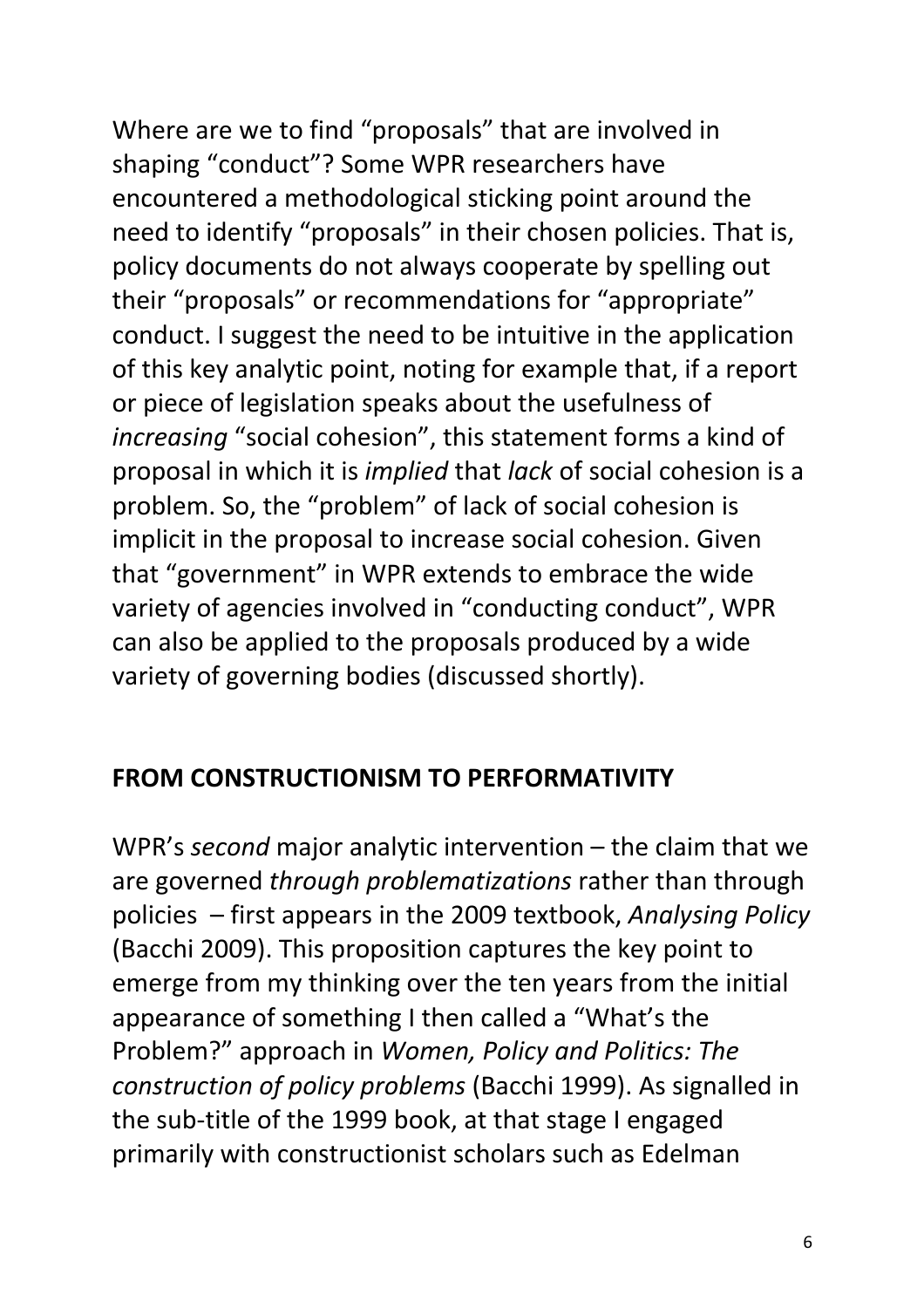(1988), Gusfield (1989) and Stone (1988). As a result, I tended to refer to representations of "problems" as competing "interpretations" (Bacchi 1999: 9).

From 1999 there has been a shift in my theoretical elaboration of the WPR approach from a constructionist to a performative emphasis, influenced by the work of Actor-Network theorists, John Law (2004) and Annemarie Mol (1999, 2002). In a performative understanding, problem representations are not (simply) competing *conceptions* or *understandings* of a "problem"; rather, they form the "realities" through which we are governed (see Bacchi 2012a). The analytic task, therefore, does not involve looking into *people's heads* to see what is going on – i.e., how they *conceive* a "problem"; rather, it involves examining the policy itself and how that policy *produces* (or *creates*, or *enacts*) "problems" as particular sorts of problems through its proposals. The focus shifts from individual to governmental problematizations.

### **WPR: A WIDENING AMBIT**

This shift from constructionism to performativity has greatly expanded the analytic territory available to WPR scrutiny. In the 2016 book with Susan Goodwin, I emphasize the application of WPR to governmental technologies *– the means by which governing becomes practicable* (Bacchi 2020: 90). Think, for example, of censuses (Rowse 2009), unemployment forms, birth registers, COVID modelling, etc. WPR can also be applied to the proposals and technologies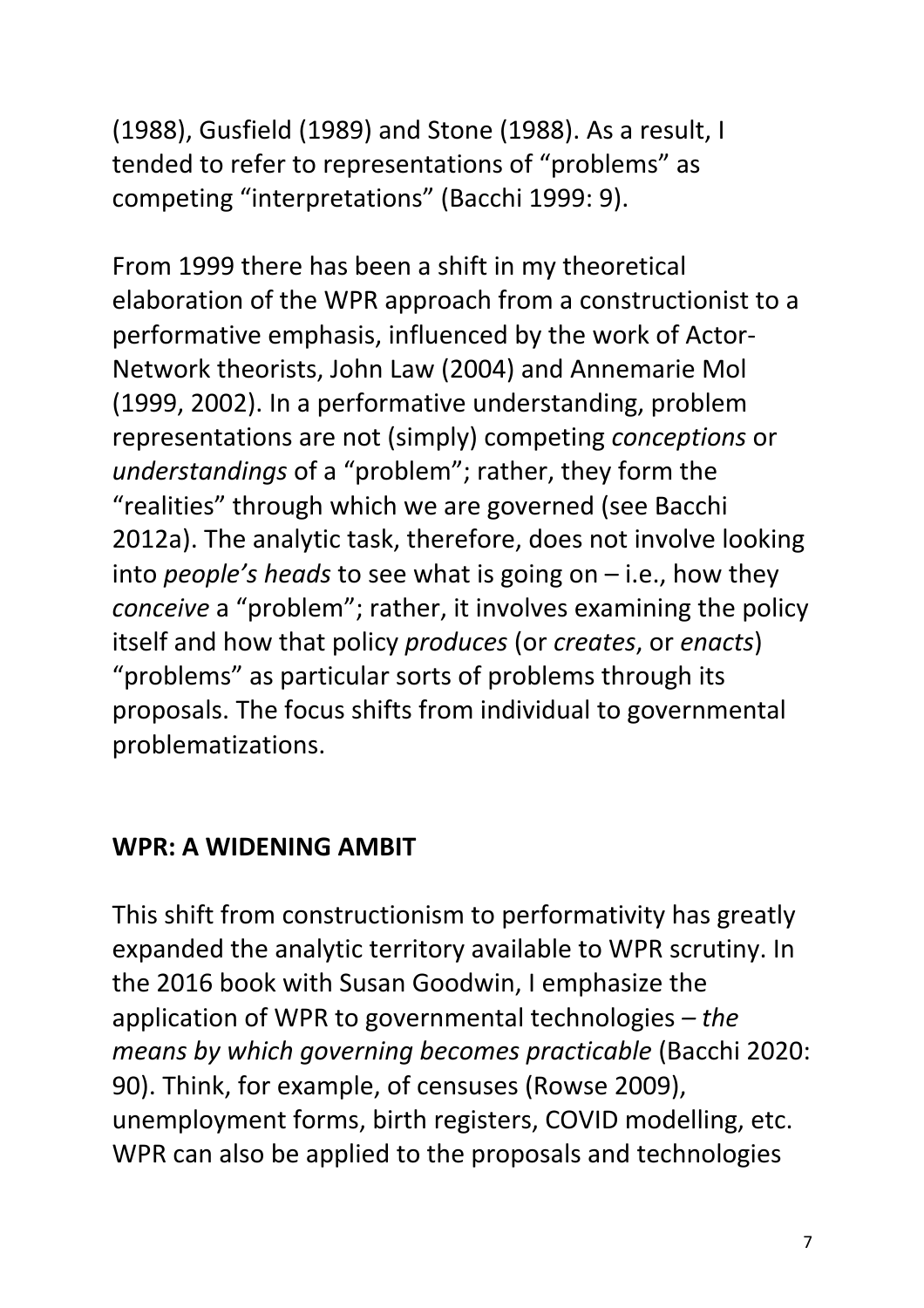produced by the wide variety of agencies involved in "conducting conduct". Reports, programs and instruments (such as training regimes or induction exercises) developed by educational institutions or other professional bodies, for example, are readily analysed through the WPR questions.

This way of thinking can also be adapted to reflect critically on how *buildings, ceremonies, and organizational culture* partake in the governing project (Bacchi and Goodwin 2016: 18). *Theoretical propositions* – e.g., a Marxist or feminist form of analysis – also make proposals about how things ought to be, opening them up to a WPR analysis (Primdahl *et al.* 2018; Skovhus and Thomsen 2017).

In three entries on my website, I consider how to apply WPR to media extracts, interview transcripts and legislative debates, alongside official Government pronouncements (30 April 2021; 31 May 2021; 30 June 2021).

# **ANALYSING PROBLEMATIZATIONS**

Meanwhile, the steps recommended to analyze these problematizations (or problem representations) have remained much the same:

- excavate the "forms of problematization themselves" for underlying, deep-seated assumptions or presuppositions (Question 2);
- trace the genealogical emergence of specific problematizations (Question 3);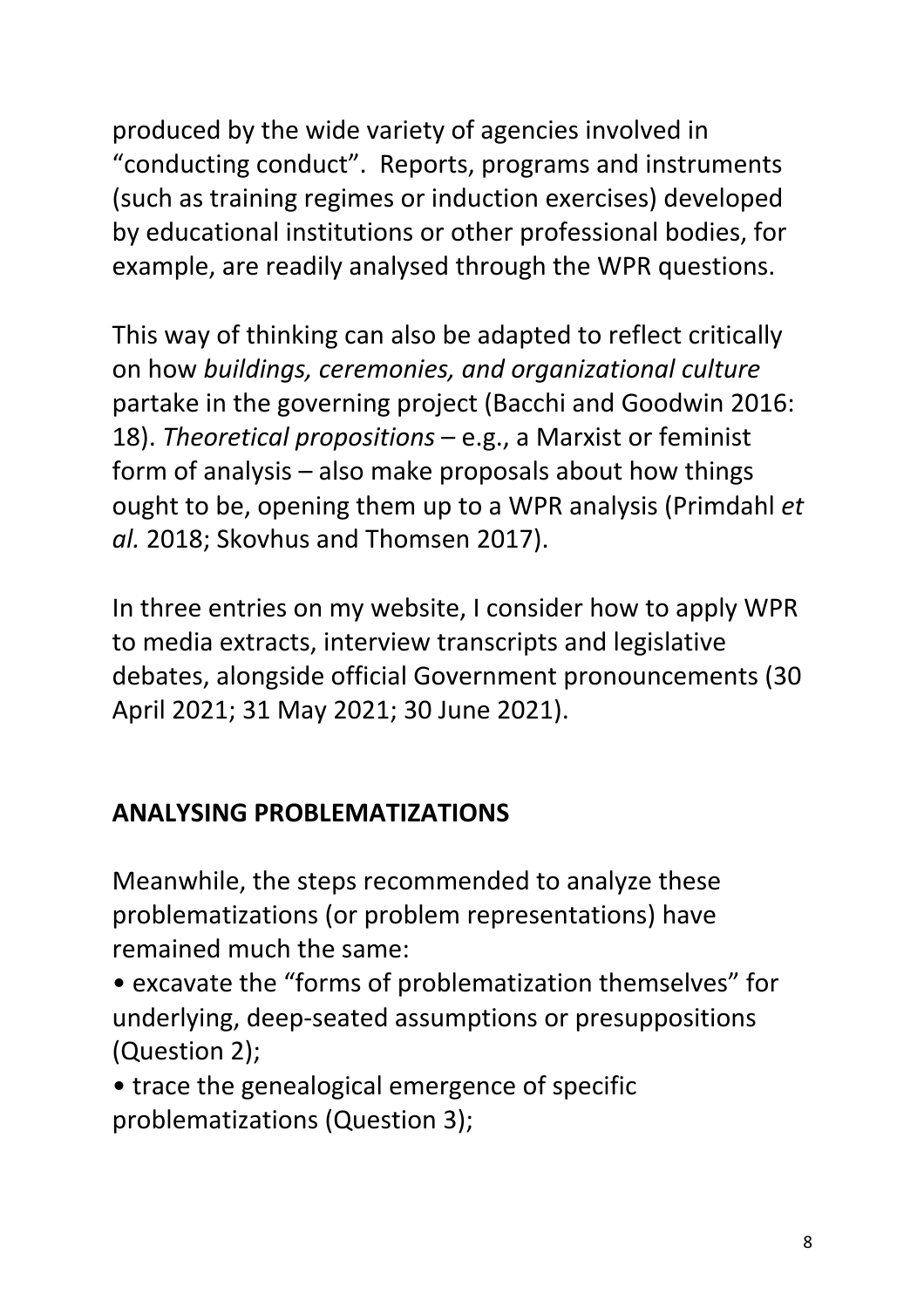• reflect on silences in these problematizations and consider alternative problematizations (Question 4);

• focus on how identified problematizations shape what is possible, constitute "subjects" in specific ways, and translate into lives (Question 5);

• examine the practices involved in both supporting and contesting these problematizations (Question 6); and

- subject one's own proposals to self-problematization (Step
- 7) (see Chart from Bacchi and Goodwin 2016: 20).

My hope is that clarifying that the WPR project has to do with *governmental* rather than *individual* problematizations makes these tasks clearer. For example, the term "assumptions" in Question 2 of the approach does not refer to individual belief systems – to what *people* "assume"; rather, it is meant to capture the epistemological and ontological presuppositions on which (governmental) thought relies.

In relation to Question 3 researchers have sought a precise method for performing a genealogy of a problem representation. Foucault notoriously resisted putting forward strict methodological guidelines. Rather, he offered "method through example", tracing the meticulous, fine-grained developments of specific "themes" over time (see Tamboukou 1999). The objective in such an intervention is to illustrate both continuity and instability with a view to using history to question present practices. Given that genealogies are necessarily detailed, long and difficult to produce, in an article on "alcohol problems", I experimented with the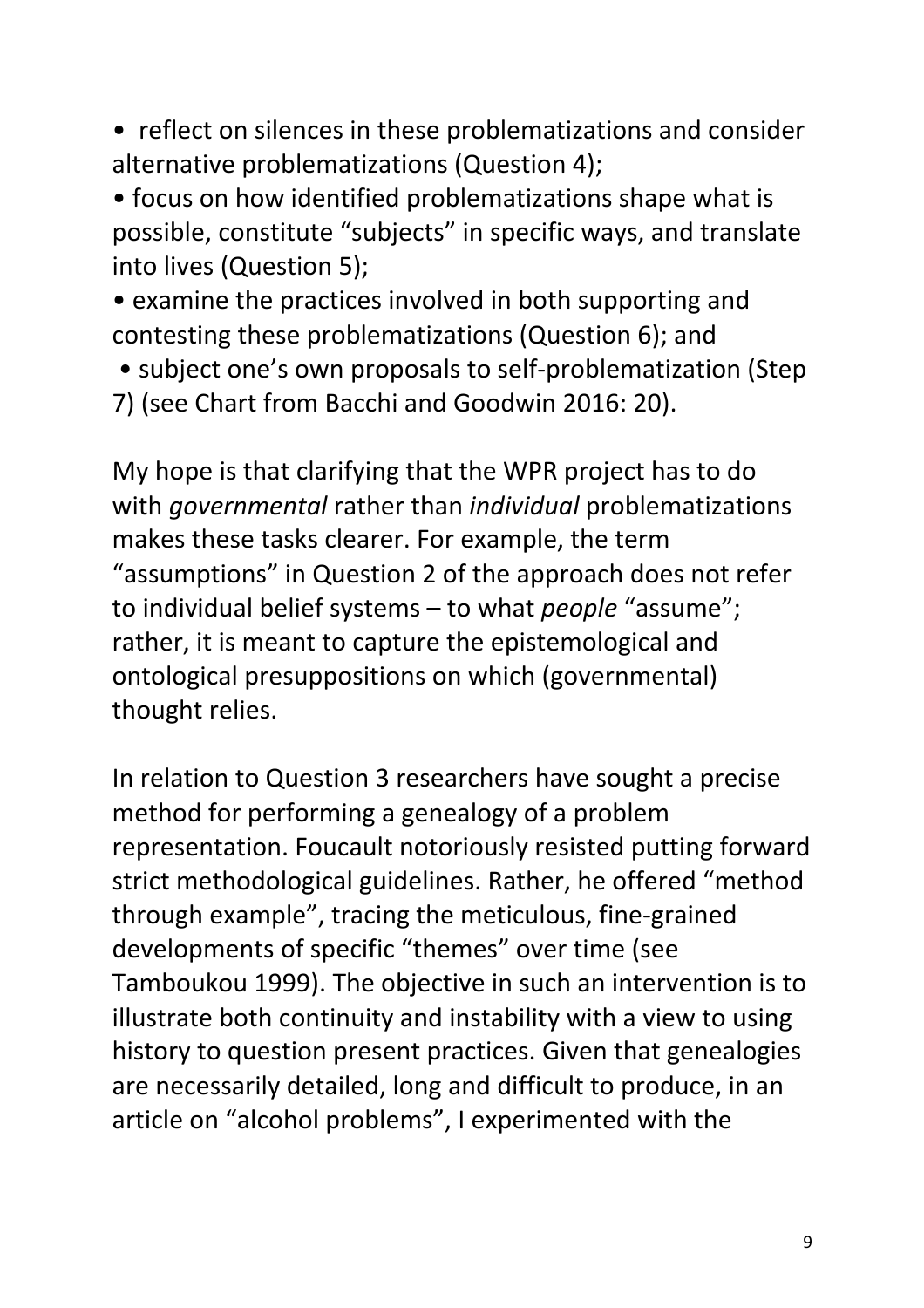possibility of an *abbreviated* genealogy (Bacchi 2015b: 139- 141).

Question 4 invites reflections on the silences in problematizations and the possibility of alternative problematizations. This WPR question is both popular and dangerous. The danger lies in overly simple characterizations of identified problem representations – seeing them for example as produced by ideological or hegemonic "forces" (Keller 2011).

I am often asked – how can *alternative* problematizations be generated? Where are we to find them? There are several options for pursuing this challenging task: engaging with critical literatures, adopting a critical ethnographic approach to draw on the "discourses of oppositional groups" (Larner 2000: 14); and, comparing problematizations across time, across "cultures", or across geophysical "spaces" (Bacchi 2012b: 6). I look forward to hearing other suggestions.

Question 5 confronts head-on the suggestion that poststructural forms of analysis are nihilistic and/or relativistic – that they do not permit *assessment* of governmental interventions. It offers three interrelated analytic categories to undertake the assessment task: discursive effects, subjectification effects and lived effects. *Discursive effects* highlight how the terms of reference established by particular problem representations place limits on what can be thought or said. *Subjectification effects* involve reflection on how "subjects" are constituted in discourse. *Lived effects* capture the impact of problem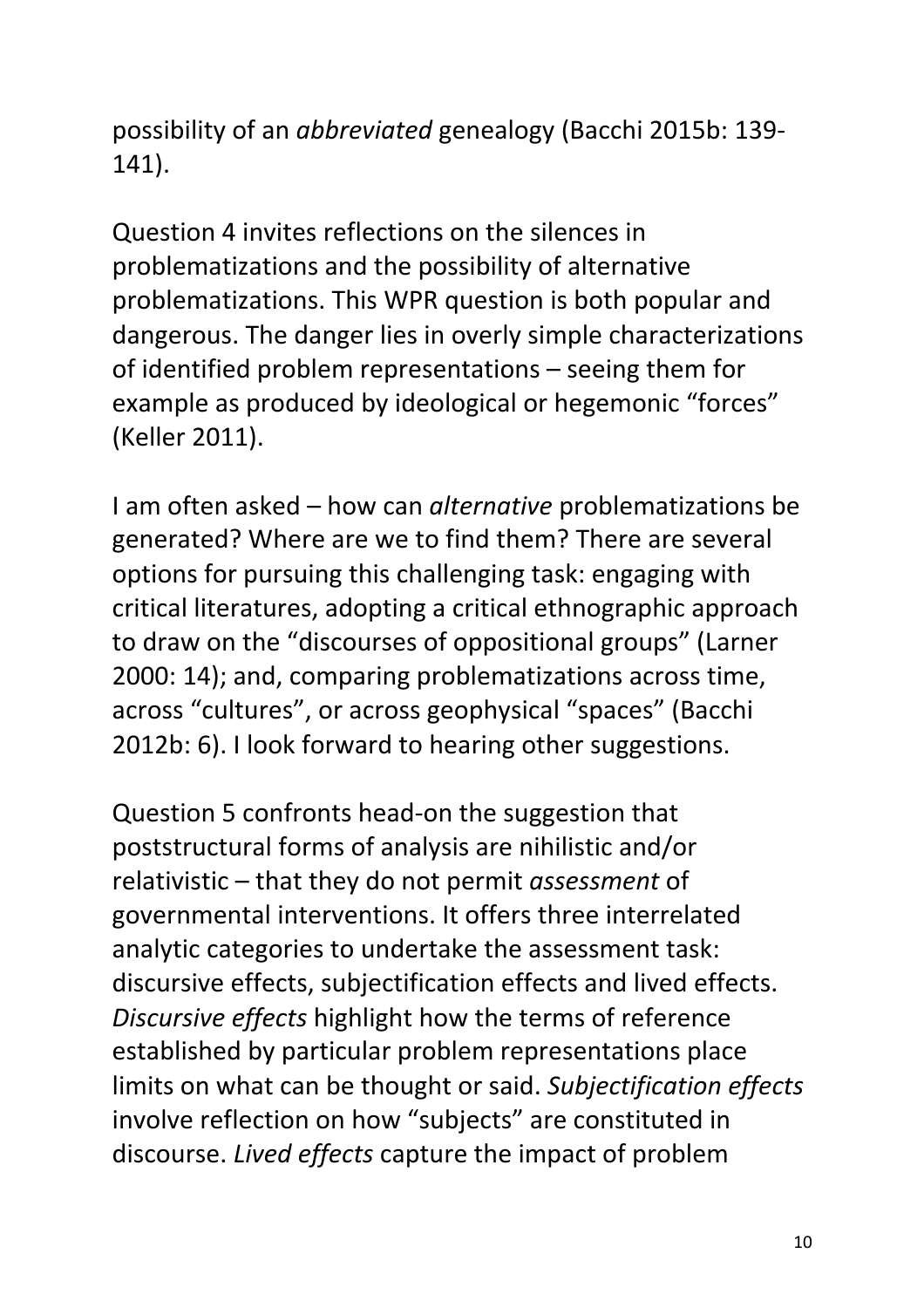representations in people's lives. This analytic category needs to be treated carefully. As an integral part of the WPR framework, any descriptions of how lives are lived due to specific problem representations remain open-ended and mutable.

Question 6 explores what Foucault describes as the emergence, institutionalization/insertion and functioning of "true" knowledges (Foucault 1972: 163; 1991: 65). With overlaps to Question 3, it examines the precise practices that install and authorize a particular problem representation. At the same time, it retains a space for disruption, resistance and creative reworking of problem representations, a topic pursued in the final section.

Self-problematization is identified as the seventh "step" in the WPR framework (Bacchi and Goodwin 2016: 20). This undertaking to apply the WPR questions to one's own proposals ensures that researchers resist the temptation to offer their analyses as "truth", promoting instead an "ethic of discomfort" (Foucault 2000a). The importance of this part of a WPR analysis needs to be emphasized, especially as it tends to be ignored in most WPR applications. The goal is to highlight the need to "make 'us' hesitate about our own conditions of thought" (Stengers 2008: 41-42).

# **MODES OF CRITIQUE**

WPR has been taken up as a *critical* methodology in numerous applications (see Bacchi and Wilson 2020), but there remain disagreements about exactly what this means.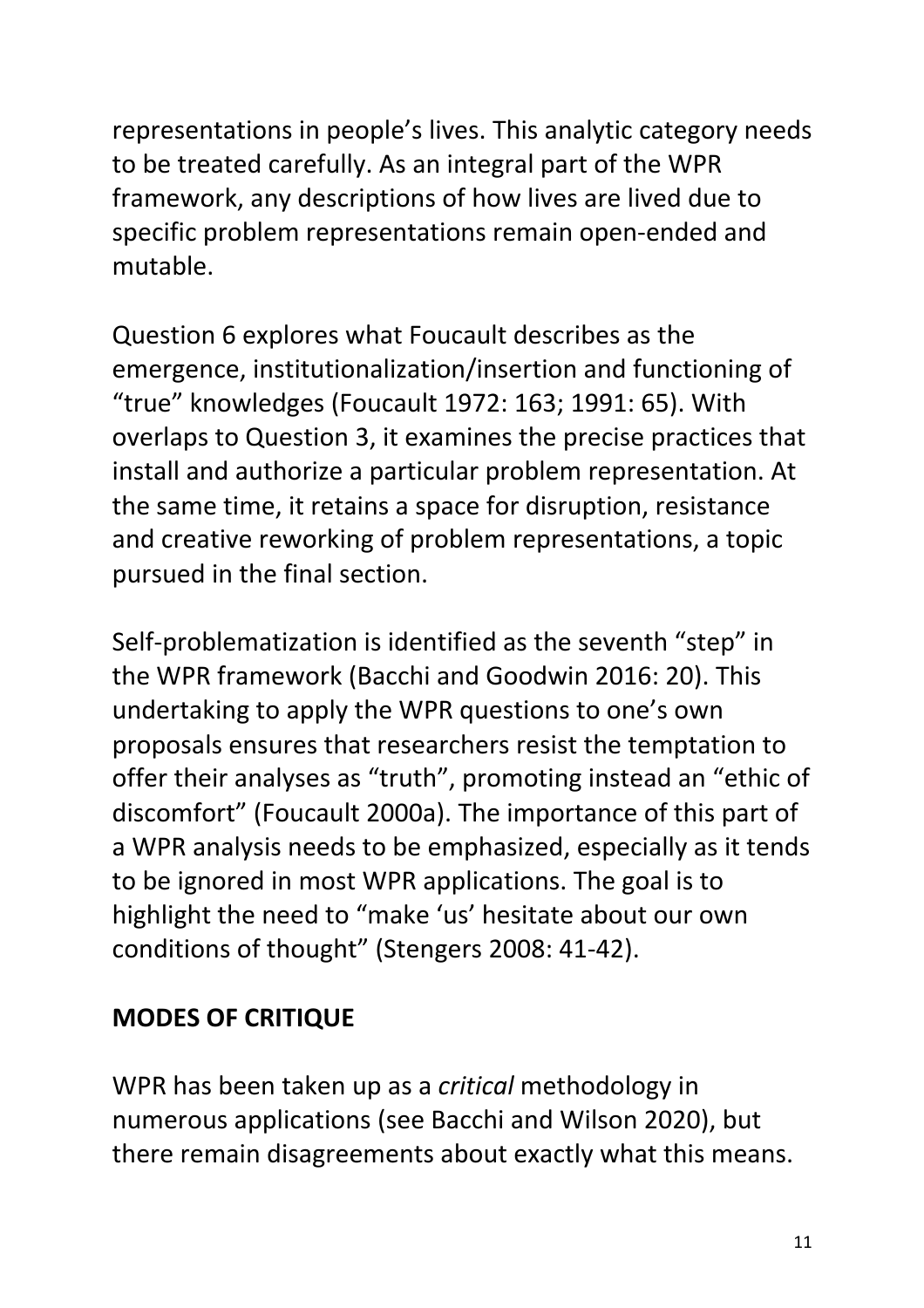The nature of the critical enterprise has been at the centre of theoretical debate at least since Latour's (2004) seminal article "Why Has Critique Run out of Steam? From Matters of Fact to Matters of Concern". Several themes deserve comment:

- i. the place of "subjects" in the critical enterprise,
- ii. the place of "texts", and
- iii. the suggested need to consider "implementation" alongside policy "formulation".

A key concern of those wary of Foucauldian forms of analysis, including WPR and governmentality studies, is that positing subjects as subjects of discourse undermines people's "agency". The focus on the ways in which "conduct" is conducted, with an emphasis on subjects' self-regulation, it is argued, can be interpreted as deterministic. However, as Rose and Valverde (1998: 548) describe, practices of subjectification produce subjects who are "mobile, hybrid and shifting". In Foucault's account (2000b: 324), "there is no power without potential refusal or revolt". There is always struggle (Larner 2000: 11).

Some researchers express concern that Foucault's subjects are overly cognitive (Binkley 2011: 272). Reflecting the turn to emotions in policy studies (Durnová 2018; see also Tamboukou 2003), Paterson (2021) recommends adding new questions to WPR to ensure that people's emotional responses are considered. However, in line with Foucault's nominalism, there is a commitment in WPR to place "within a process of development everything considered immortal to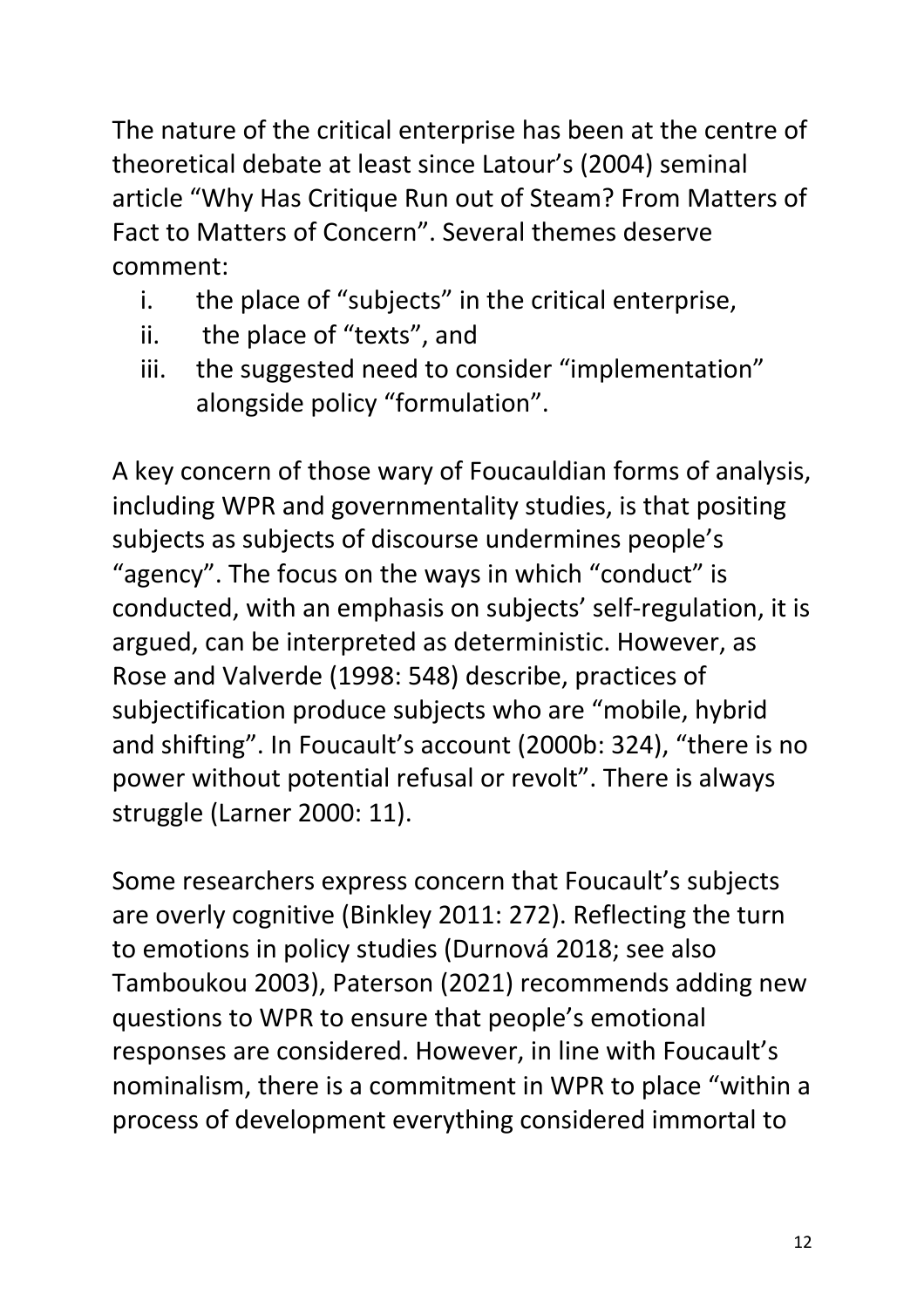man (sic)", *including* "feelings", "instincts" and "the body" (Foucault 1977: 87).

At the same time, I recognize that governmentality scholars struggle to talk about people's conduct without lapsing into language use that *implies* "emotions". For example, Bigo (2010: 18) refers to a "governmentality of unease" as "transforming reassurance into unease, angst, and even fear by evoking chaos, global insecurity, terror." Given that we are all trapped in language, we need to find ways to historicize and contest the assumed meanings of terms, such as "unease", "fear" and "emotions".

Concern about the lack of attention to people's "emotions" forms part of a wider critique of governmentality studies, including WPR, for the heavy reliance on governmental texts and hence on official discourses (Larner 2000: 14). One argument here is that a purely textual analysis removes from consideration how citizens and policy actors *interact* with these texts (Ball 1993), that the *plan* is privileged over the *practice* (Binkley 2011: 386). Hence, there is the suggestion of the need for more attention to *implementation* (Binkley 2011), "the importance of looking at what happens as policy is enacted" (Clarke 2019).

As mentioned above, the form of interrogation offered by WPR moves beyond texts in the strict sense to include all forms of governing activity (e.g., technologies) and practices (buildings as proposals and as practices). In each case these research "entities" are treated as emergent and changing (i.e., as coming to be something) and as involved in *shaping*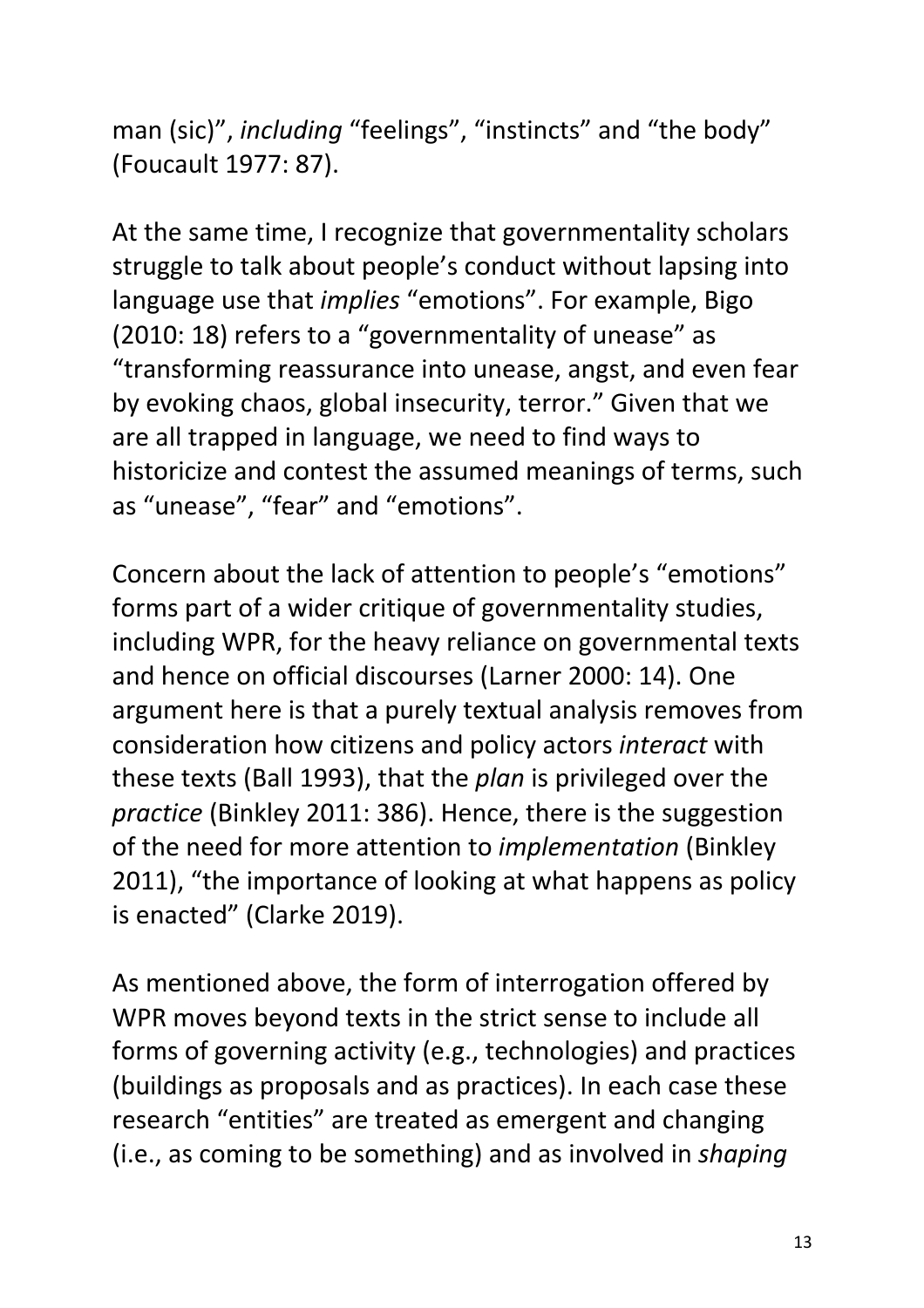(producing, constituting, enacting), rather than *reflecting*, "realities".

This performative perspective, I suggest, puts in question a formulation/implementation distinction. For example, Rowse (2009) shows how the current Australian census problematizes Indigenous peoples as part of a population binary, Indigenous and non-Indigenous, affecting the sorts of political claims they can make. To study how a census is *implemented*, therefore, necessarily involves attention to the ways in which populations are problematized. The *practice* (or "implementation") of the census necessarily incorporates *the plan*.

How does this perspective translate to "real-life" societal "dilemmas" such as climate change and COVID-19 in a "posttruth" world? Above I mentioned Latour's (2004) seminal article on the nature of critique and "matters of concern". He wrote this article in the wake of the 1990s "science wars" that broke out over the questioning and de-realizing of scientific knowledges in early Actor-Network theory. Putting the legitimacy of scientific knowledge into question came to be seen as a deeply dangerous political project in the light of the claims of climate change deniers who were only too happy to put in question scientific "truths".

In response to the heated debates that ensued, Latour denounced forms of radical critique that, in his view, tended to "totalize" and "demonize" opponents. He targeted a particular style of critique, which he describes as a purely deconstructive and hence "negative" form of criticism (see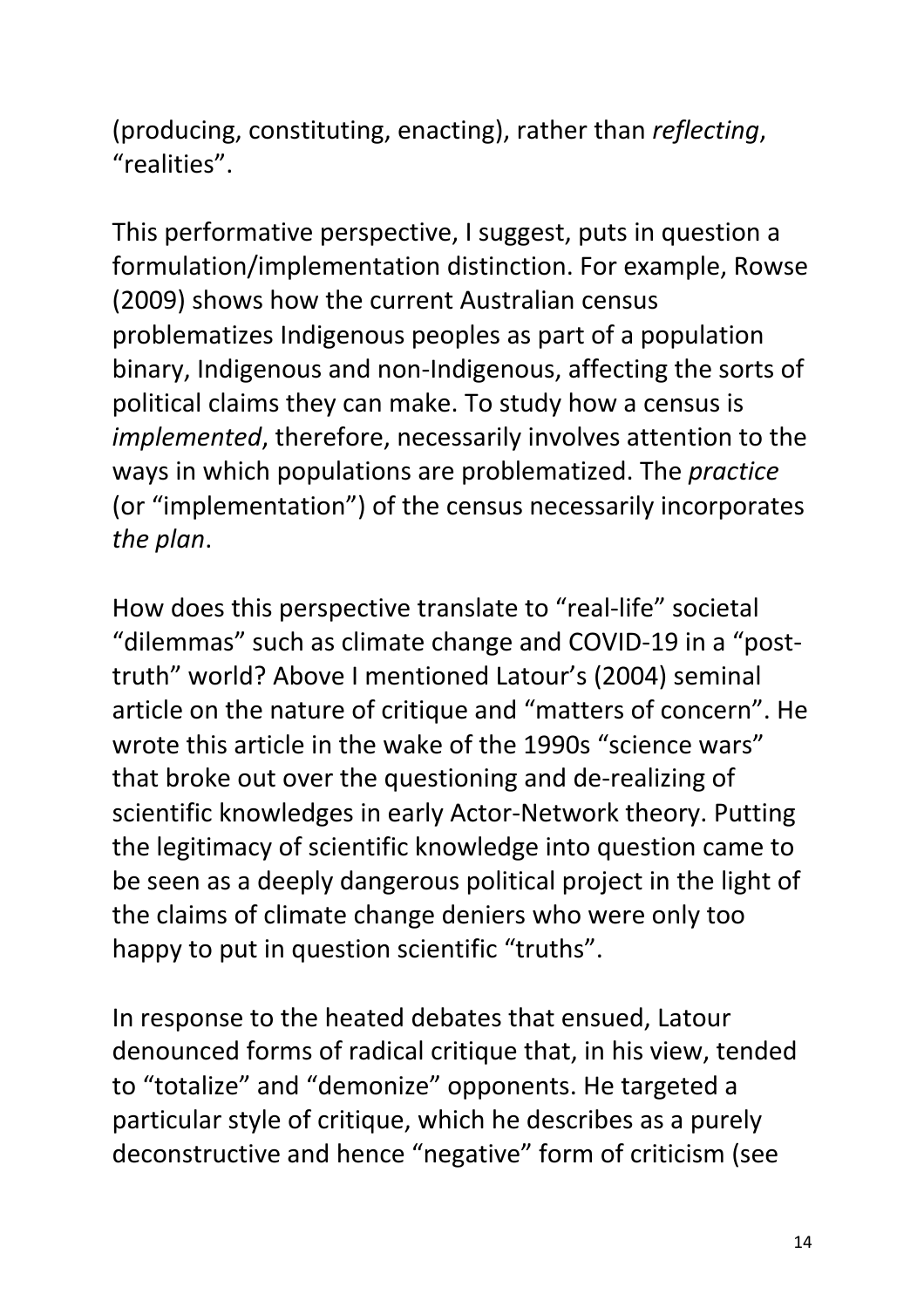Coole 2000). With "matters of concern" Latour intended to "replace excessive critique and the suspicion of socio-political interests with a balanced articulation of the involved concerns" (Puig de la Bellacasa 2011: 91). In his view, researchers need to be involved in *assembling* – i.e., in bringing together collective "concerns" – rather than in (simply) *deconstructing* (or *debunking*).

Above I registered a related disquiet with WPR applications that produce overly simple characterizations of identified problem representations as produced by ideological or hegemonic "forces" and hence as involved in the demonizing Latour condemns. However, I disagree with the way Latour sets "assembling" *against* "deconstructing". Rather I see them as *complementary* rather than as *antagonistic* forms of analysis. *Assembling* is pivotal to Foucauldian analysis, as seen in Foucault's (1980: 194) nominalist genealogies. In addition, with Puig de la Bellacasa (2011), I am concerned with the way in which Latour's position moderates a critical standpoint – exhibiting "mistrust regarding minoritarian and radical ways of politicizing things that tend to focus on exposing relations of power and exclusion".

Many useful applications of WPR illustrate that such ways of politicizing do not necessarily *totalize* or *demonize* – as Latour speculates – but open up specific assemblages to critical scrutiny and questioning (Puig de la Bellacasa 2011: 96). Rather than focusing on what is held to be "true" or of "concern", they undertake the task of monitoring how *claims to "truth*" function politically.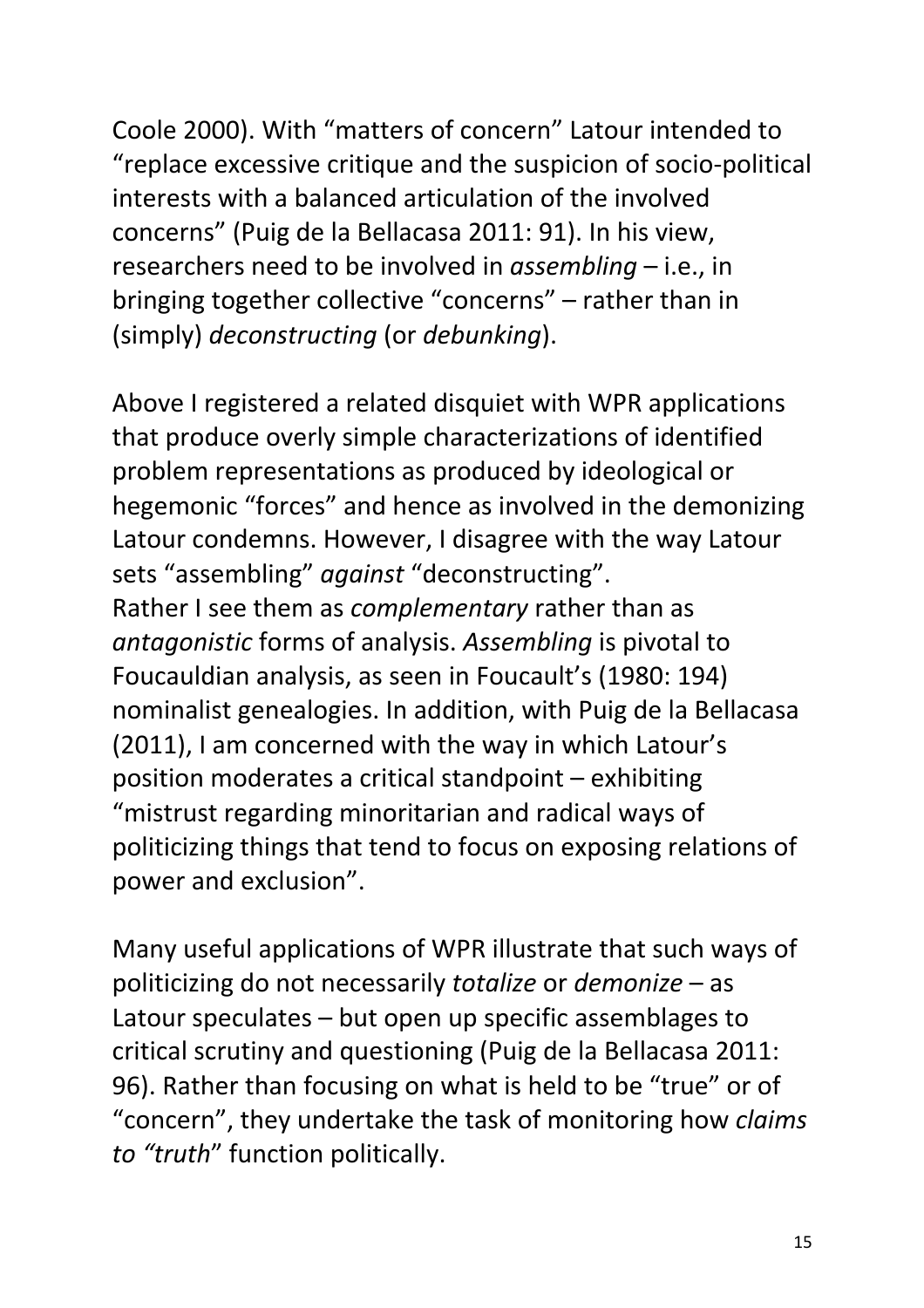The COVID-19 pandemic provides a useful example. It has reinstated science as "truth". Indeed, it has become difficult to find space to reflect on the political backdrop to the experience of contagion in a world dominated by curves, graphs and models (see Rhodes and Lancaster 2020).

Lidskog *et al.* (2020) point out that uncertainty operates differently in relation to climate change and COVID-19. In the former, as Latour correctly diagnoses, uncertainty is used to delegitimize scientific proposals on the grounds that we cannot be "certain" that "man" is responsible for environmental degradation. In the case of COVID-19, by contrast, the lack of certainty about how to proceed *legitimates* the full range of regulations and restrictions imposed on populations. In the climate change scenario, uncertainty *delegitimizes* science; in COVID-19 it *installs science* as "truth". In each case then we need to track the practices of emergence, institutionalization and functioning of what is "in the true".

WPR is designed to facilitate this enterprise. It interrogates *all* starting points for analysis – including "matters of concern". As both the science wars and the COVID-19 interventions indicate, *no* "matter of concern" exists outside contestation. Indeed, I would want to ask: "What is the specified matter of concern represented to be?" (see Puig de la Bellacasa 2011: 92). To engage critically with that question, I would apply the WPR analytic "template": start from "proposals", work backwards to problem representations that require interrogation, and ensure that one's own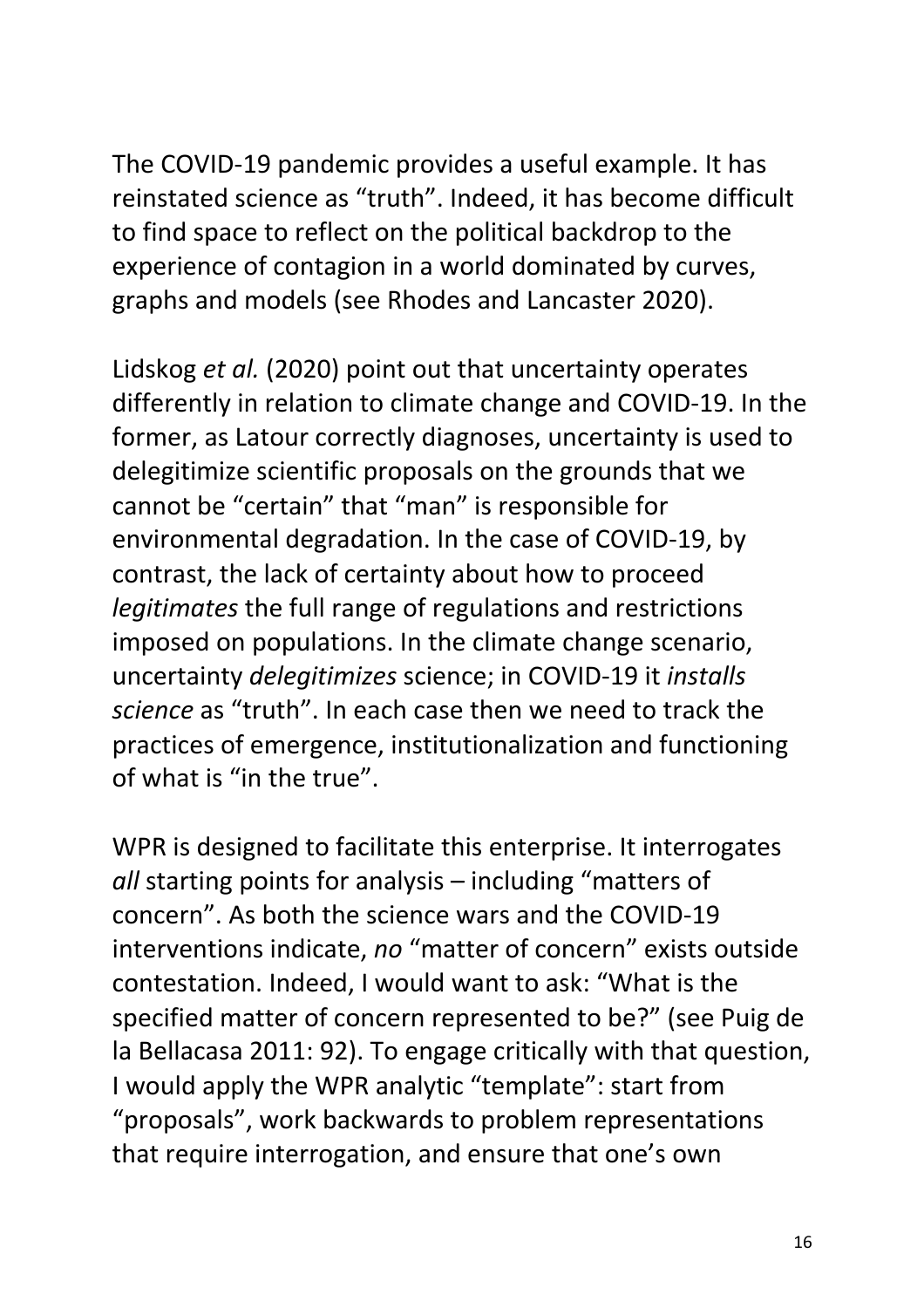proposals receive the same treatment through selfproblematization

# **CONCLUSION**

There are many who find the form of critical analysis offered in WPR lacking in some ways. On the one hand some researchers wish to identify firm declarations of paths forward and to seek out "enemies". They tend to find WPR too flaccid as a critical tool  $-$  i.e., it is too vague, too "postmodern", not critical enough.

On the other hand, WPR is located within a deconstructive tradition that stymies "compromise" and "cooperation" ("assembling") because it puts everything into question (Latour on "debunking"). In this account WPR shares a common ethos with ideology critique, focusing on the negative characteristics of sociopolitical relations (Felski 2011,2015). Hence, it is described as *too* critical.

On the one hand, then, WPR is considered to be too vague (postmodern); on the other it is described as too precise (and condemnatory). I feel like Goldilocks in the "Three Bears" – the porridge is either too cold or too hot.

What is interesting, I suggest, is that it is possible to find examples of WPR applications that fit both these characterizations. And so I ask: Is this a testament to the success of the approach, or to its failure? Is it too open to interpretation or not open enough?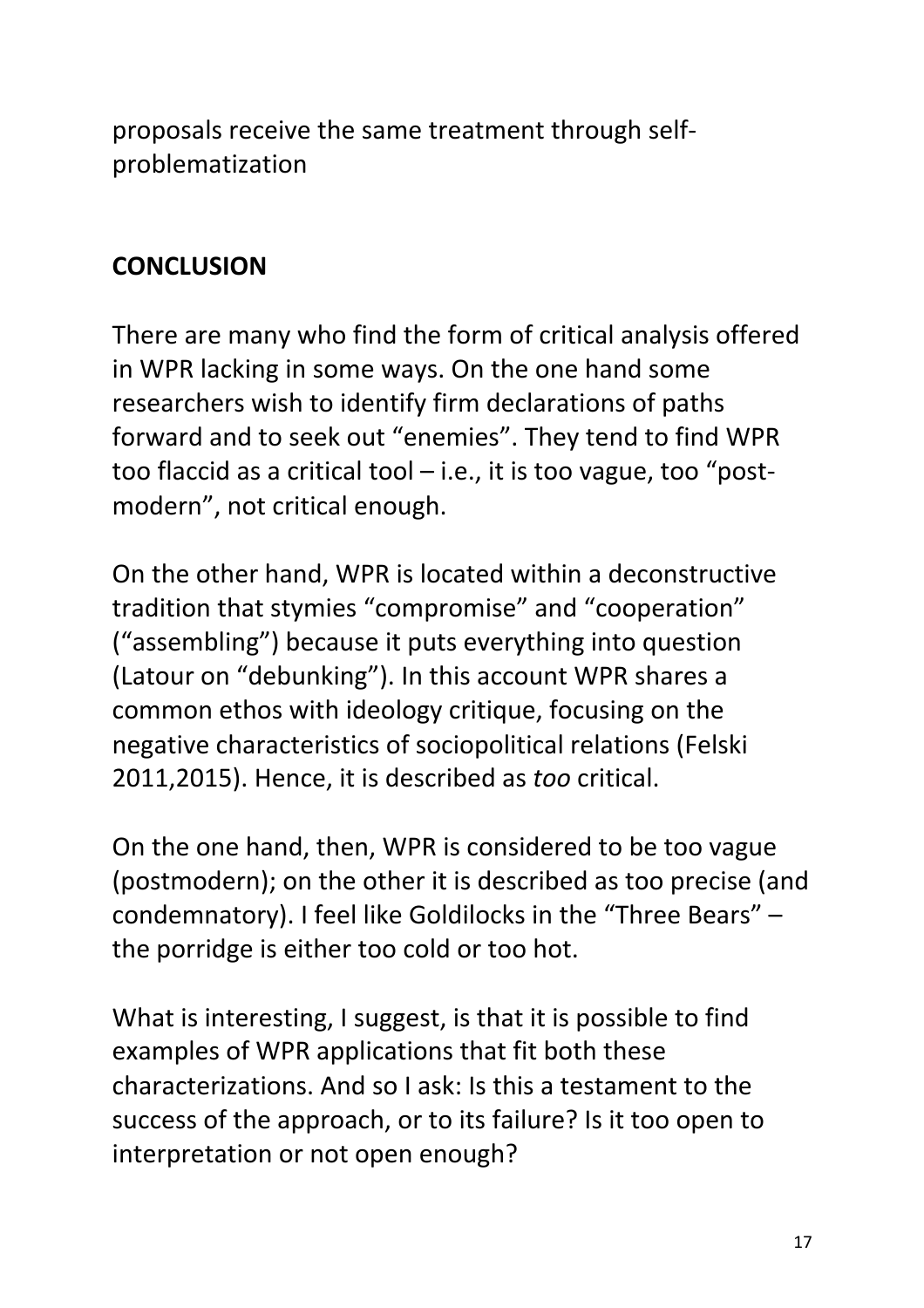I am content if it accomplishes three things:

- i) first, getting people to think again about the meaning of the term "problem" and the way the sociopolitical landscape is dominated by an obsessive endorsement of problem-*solving*;
- ii) second, encouraging researchers to question the commonsense categories deployed in their field; and
- iii) third, encouraging researchers to question their own assumptions and presuppositions.

WPR embraces a lack of finality. It insists on the need to continue questioning proposals of all forms, including our own. The objective is to prevent our visions for change from falling into patterns that reproduce hierarchy and exploitation. To this end research becomes "a work of problematisation and of perpetual reproblematisation" (Foucault 2001: 1431).

### **REFERENCES**

Alasuutari, P. 2010. The nominalist turn in theorizing power. *European Journal of Cultural Studies*, 13(4): 403-417.

Bacchi, C. 1999. *Women, Policy and Politics: The Construction of Policy Problems*. London: Sage.

Bacchi, C. 2009. *Analysing Policy: What's the Problem Represented to be?* Frenchs Forest: Pearson Education.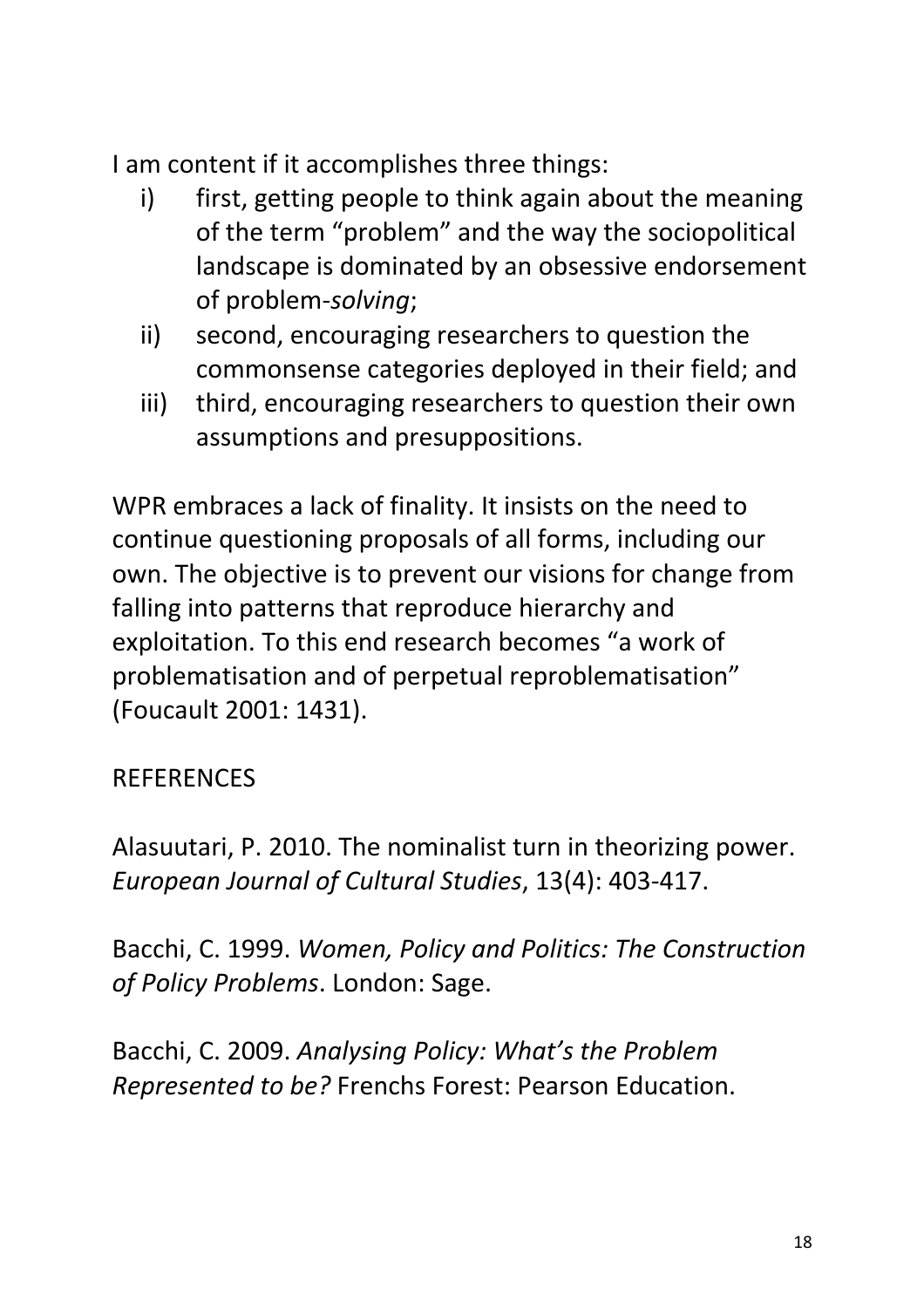Bacchi, C. 2012a. Strategic interventions and ontological politics: Research as political practice. In A. Bletsas and C. Beasley (Eds) *Engaging with Carol Bacchi: Strategic Interventions and Exchanges*. Adelaide: University of Adelaide Press. pp. 141-156.

Bacchi, C. (2012b) 'Why Study Problematizations? Making Politics Visible', *Open Journal of Political Science*, 2(1), pp. 1- 8.

Bacchi, C. 2015a. The Turn to Problematization: Political implications of contrasting interpretive and poststructural adaptations. *Open Journal of Political Science*, 5: 1-12.

Bacchi, C. 2015b. Problematizations in Alcohol Policy: WHO's "alcohol problems". *Contemporary Drug Problems*, 42(2): 130-147.

Bacchi, C. 2018. Drug Problematizations and Politics: Deploying a poststructural analytic strategy, *Contemporary Drug Problems*, 45(1): 3-14.

Bacchi, C. 2020. Problem-Solving as a Governing Knowledge: "Skills"-Testing in PISA and PIAAC. *Open Journal of Political Science*, 10: 82-105.

Bacchi, C. and Goodwin, S. 2016. *Poststructural Policy Analysis: A Guide to Practice*. NY: Palgrave Macmillan.

Bacchi, C. and Wilson, A. 2020. *Select Reference List: WPR Applications.* Updated 21 July.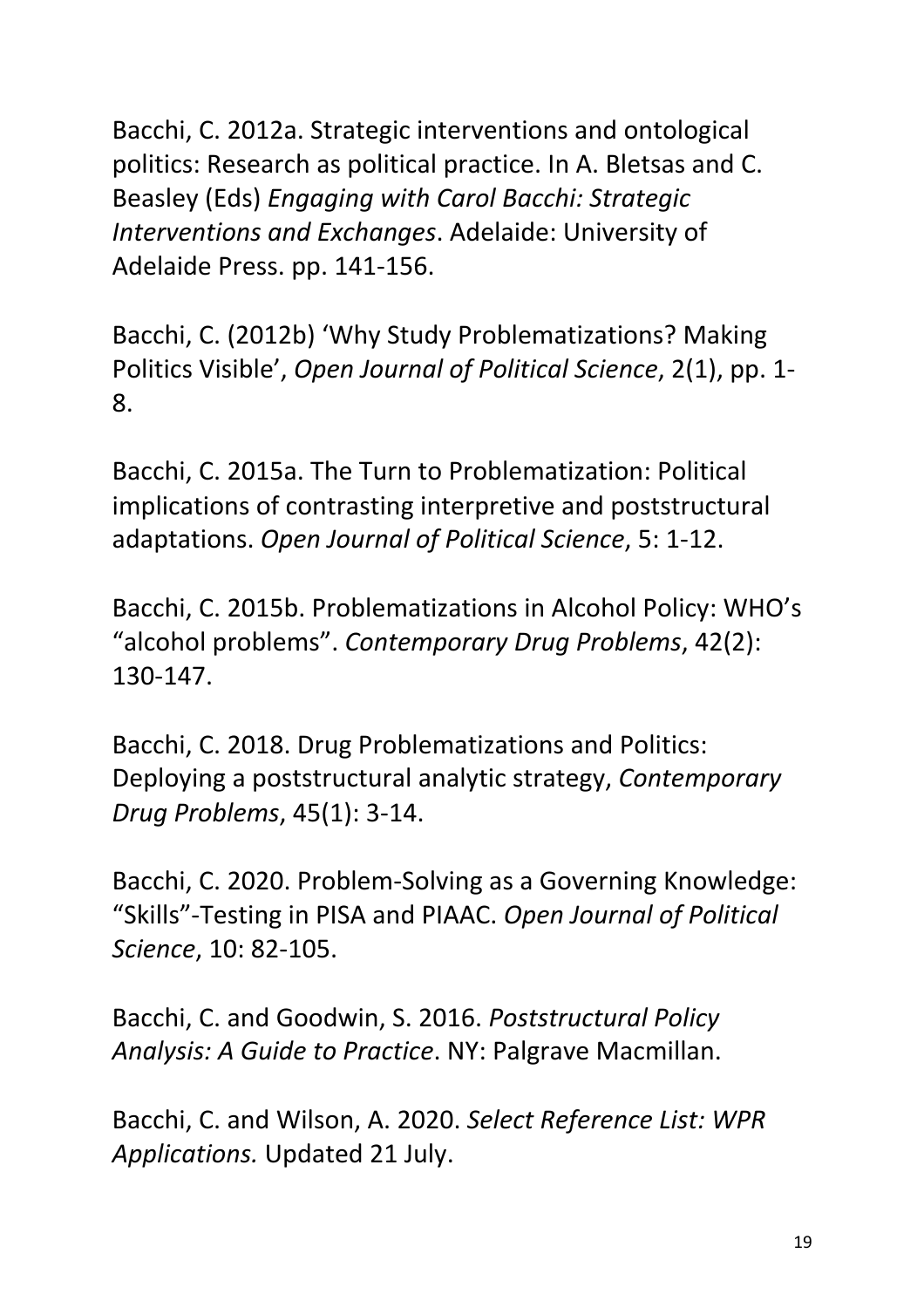Ball, S. J. 1993. What is policy? Texts, trajectories and toolboxes. *Discourse: Studies in the Cultural Politics of Education*, 13(2): 10-17.

Bigo, D. 2010. Freedom and Speed in Enlarged Borderzones. In V. Squire (Ed.) *The Contested Politics of Mobility: Borderzones and Irregularity*. NY: Routledge. pp. 31-50.

Binkley, S. 2011. Happiness, positive psychology and the program of neoliberal governmentality. *Subjectivity*, 4(4): 371-394.

Clarke, J. 2019. [Book Review] *Poststructual Policy Analysis: A Guide to Practice. Journal of Social Policy*, 48(1): 192-194.

Coole, D. 2000. *Negativity and Politics: Dionysus and Dialectics from Kant to Poststructuralism*. London: Routledge.

Durnová, A. 2018. Understanding Emotions in Policy Studies through Foucault and Deleuze. *Politics and Governance*, 6(4): 95-102.

Edelman, M. 1988. *Constructing the Political Spectacle*. Chicago: University of Chicago Press.

Felski, R. 2011. Critique and the Hermeneutics of Suspicion. *M/C Journal*, 15(1). https://doi.org/10.5204/mcj.431

Felski, R. 2015. *The Limits of Critique*. Chicago: University of Chicago Press.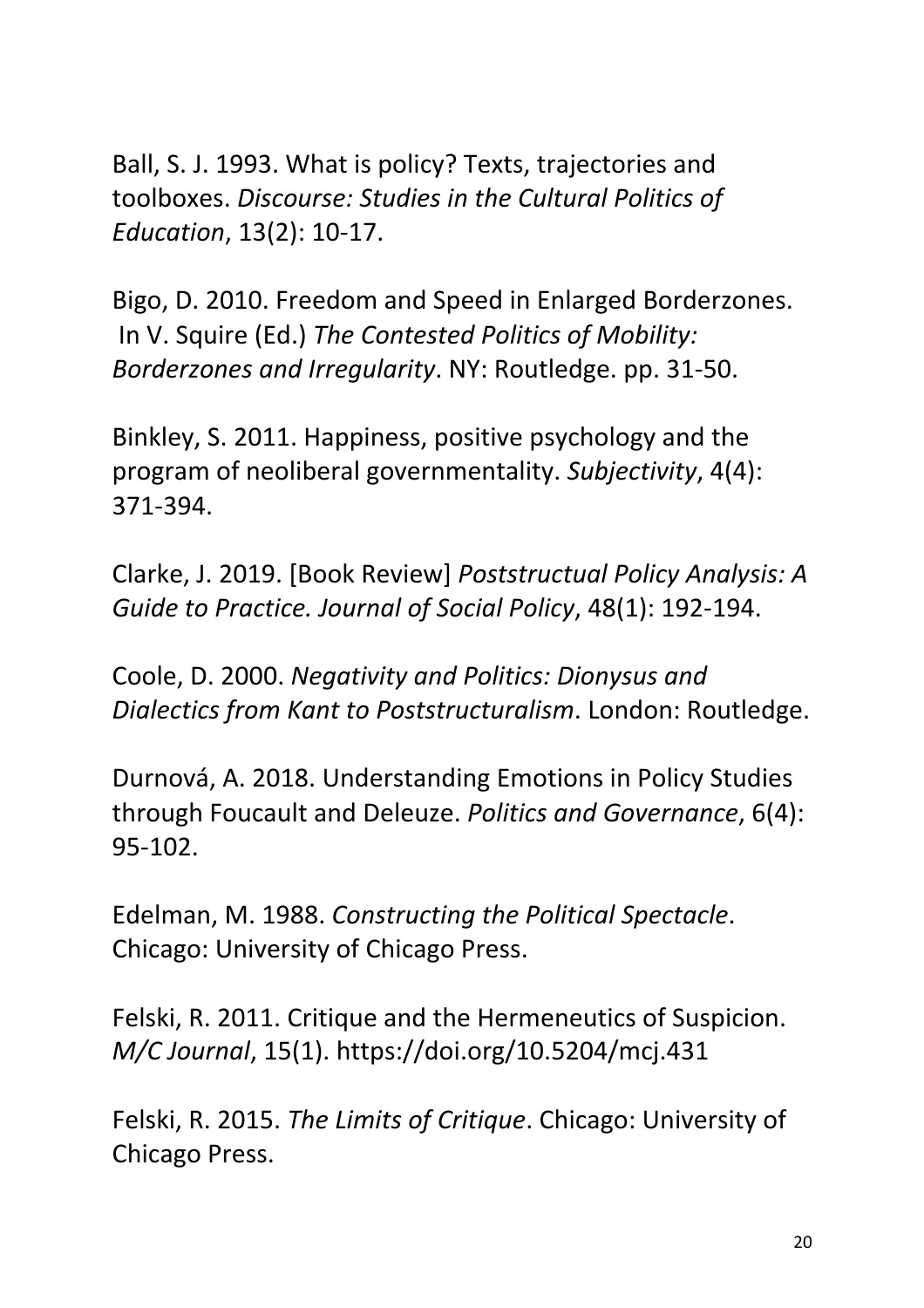Flynn, T. 1989. Foucault and Historical Nominalism. In H. A. Durfee and D. F. T. Rodier (Eds) *Phenomenology and Beyond: The Self and its Language*. Kluwer Academic Publishers. pp. 134-147.

Foucault, M. 1972. *The Archaeology of Knowledge, and the Discourse on Language* (A. M. Sheridan Smith, Trans.). New York: Pantheon Books.

Foucault, M. 1977. Nietzsche, genealogy, history. In D.F. Bouchard, (Ed.), *Language, counter-memory, practice: Selected essays and interviews.* Ithaca: Cornell University Press. pp. 139-164.

Foucault, M. 1978 [1970]. Theatrum Philosophicum. In D. F. Bouchard (ed.) *Language, Counter-Memory, Practice: Selected Essays and Interviews*, trans D. F Bouchard and S. Simon. Ithaca: Cornell University Press. pp. 165-96.

Foucault, M. 1980. Chapter 11: The Confession of the Flesh. In C. Gordon, (Ed.), *Michel Foucault: Power/Knowledge. Selected interviews and other writings 1972–1977*. Brighton: Harvester. pp. 194-228.

Foucault, M. 1990 [1984]. *The use of pleasure. Volume 2 of The History of Sexuality*. Trans. R. Hurley. NY: Vintage Books.

Foucault, M. 1991. Politics and the study of discourse. In G. Burchell, C. Gordon and P. Miller (Eds) *The Foucault effect:*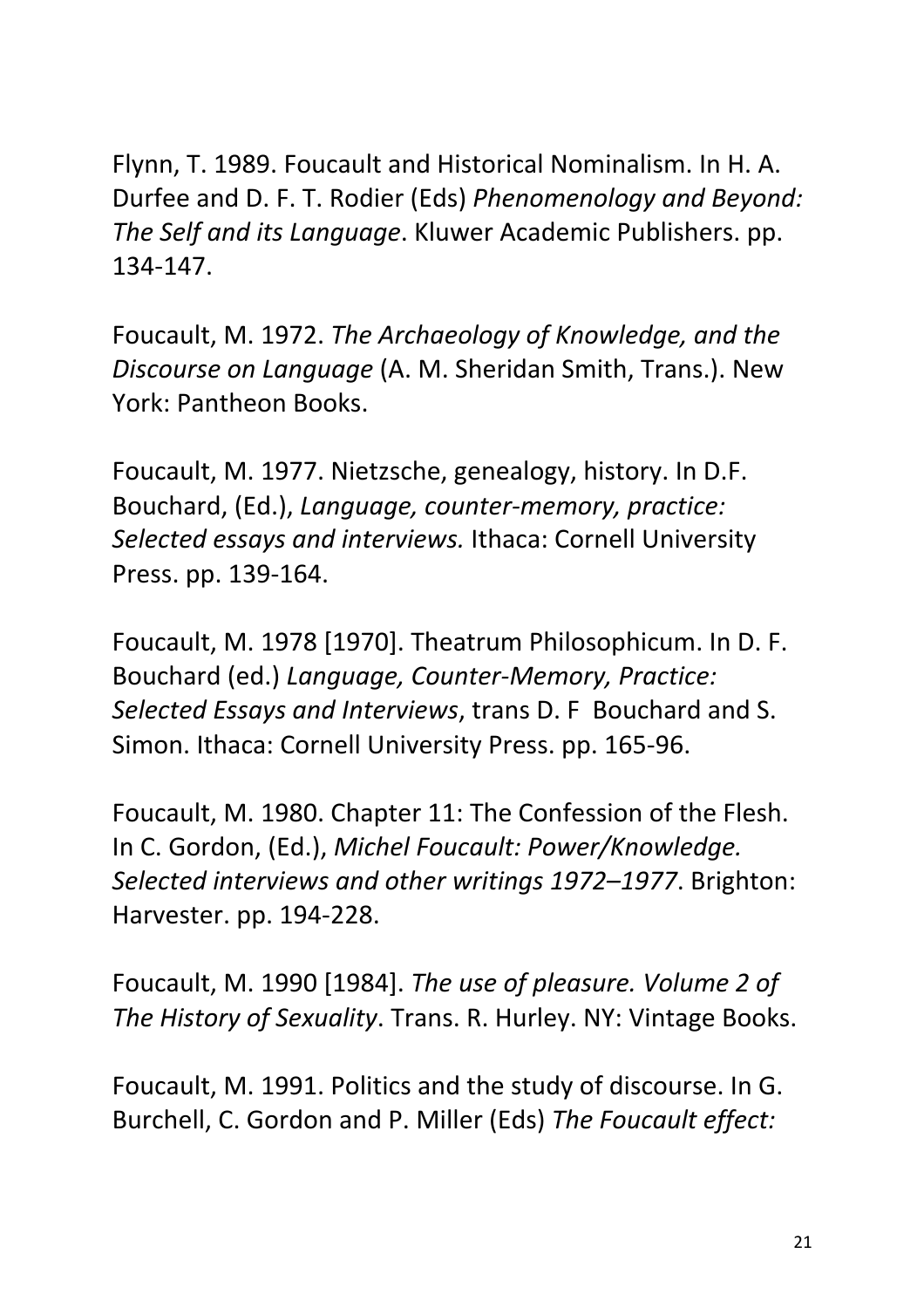*Studies in* governmentality. Chicago: University of Chicago Press. pp. 53-72.

Foucault M. 2000a. For an ethics of discomfort. In J. D. Faubion (ed.) *Power: Essential Works of Foucault, 1954– 1984, Volume III*. New York, NY: The New Press. pp. 443–448.

Foucault, M. 2000b. "*Omnes et singulatum*": Toward a critique of political reason. In J. d. Faubion (Ed.) *Michel Foucault/power.* Trans. R. Hurley and others. New York: The New Press. pp. 298-325.

Foucault, M. 2001 [1984]. À propos de la généalogie de l'éthique: Un aperçu du travail en cours (rewritten version). In D. Defert and F. Ewald (Eds.), *Michel Foucault: Dits et Écrits*, tome II. Paris: Gallimard. Available at: http://1libertaire.free.fr/MFoucault253.html Accessed on 7 August 2021.

Gordon, C. 1991. Governmental Rationality: An Introduction. In Burchell, G., Gordon, C. and Miller, P. (eds) *The Foucault Effect: Studies in Governmentality.* Chicago: University of Chicago Press. pp. 1-51.

Gusfield, J. R. 1989. Constructing the Ownership of Social Problems: Fun and Profit in the Welfare State. *Social Problems*, 36(5): 431-441.

Keller, R. 2011. The Sociology of Knowledge Approach to Discourse (SKAD). *Human Studies*, 34(1): 43-65.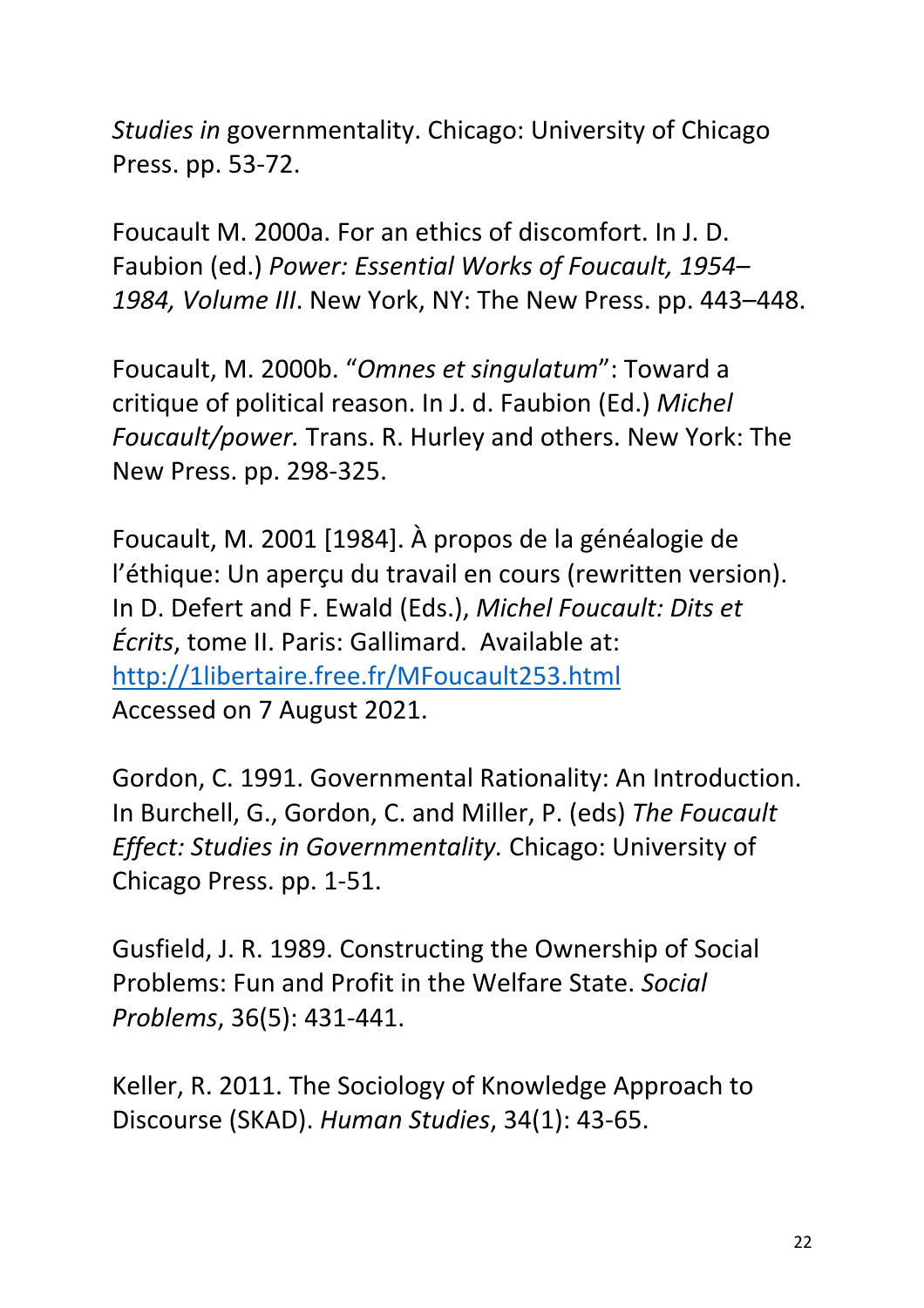Larner, W. 2000. Neo-liberalism: Policy, Ideology, Governmentality. *Studies in Political Economy*, 63: 5-25.

Latour, B. 2004. Why Has Critique Run out of Steam? From Matters of Fact to Matters of Concern. *Critical Inquiry*, 30(2): 225-248.

Law, J. 2004. *After method: Mess in social science research*. London and New York: Routledge.

Lidskog, R., Elander, I. and Standring, A. 2020. COVID-19, the Climate, and Transformative Change: Comparing the Social Anatomies of Crises and their Regulatory Responses. *Sustainability*, 12(16): 6337. doi:10.3390/su12166337

Mol, A. 1999. Ontological politics: A word and some questions. In J. Law & J. Hassard (Eds) *Actor network theory and after*. Oxford: Blackwell. pp. 74-89.

Mol, A. 2002. *The body multiple: Ontology in medical practice*. Durham and London: Duke University Press.

Oksala, J. 2012. *Foucault, Politics and Violence*. Northwestern University Press.

Paterson, S. 2021. Emotional labour: Exploring emotional policy discourses of pregnancy and childbirth in Ontario, Canada. *Public Policy and Administration*, 36(2): 252-272.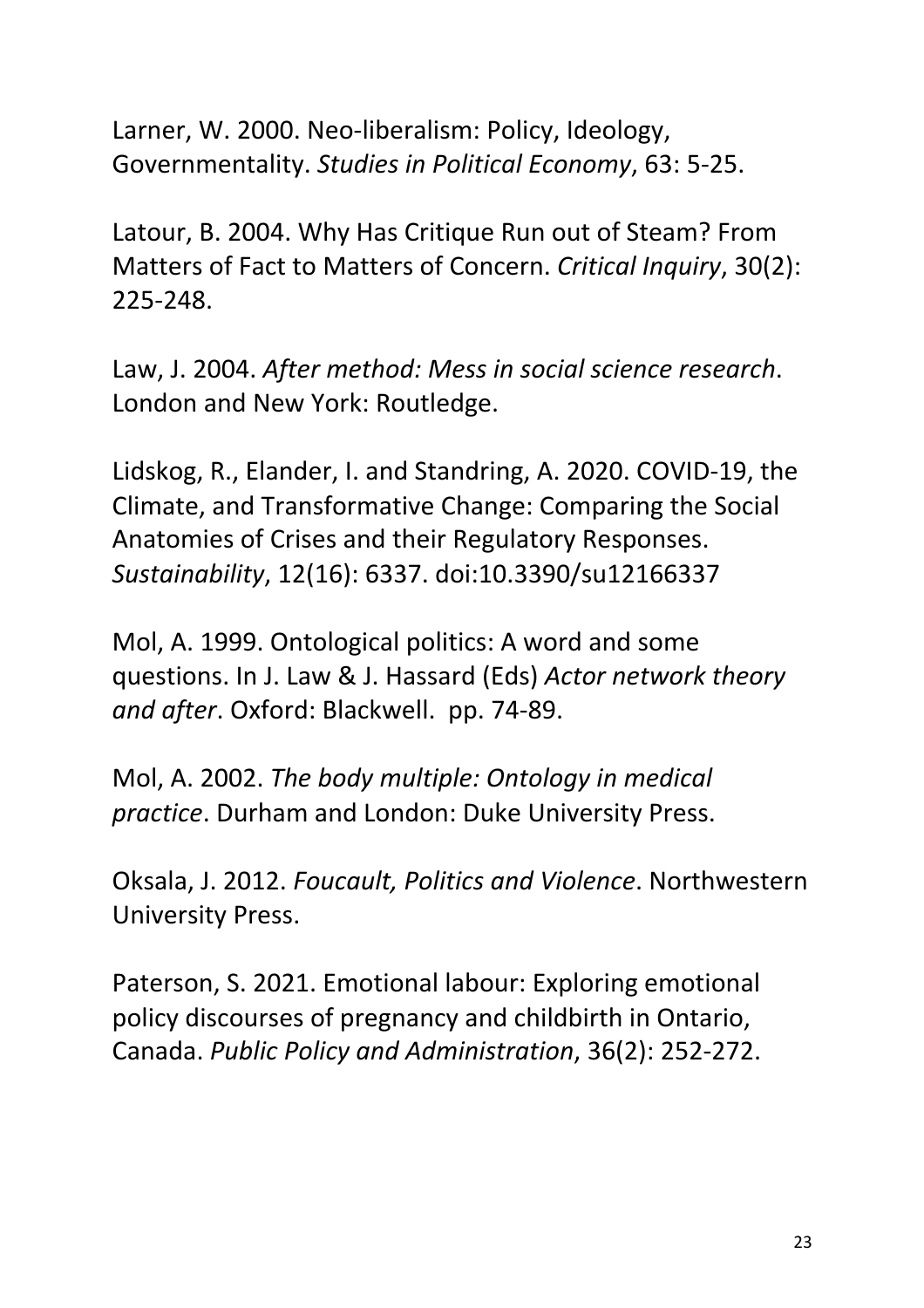Primdahl, N. L., Reid, A. and Simovska, V. 2018. Shades of criticality in health and wellbeing education*. Journal of Curriculum Studies*, 50(6): 733-753.

Puig de la Bellacasa, M. 2011. Matters of care in technoscience: Assembling neglected things. *Social Studies of Science*, 41(1): 85-106.

Rhodes, T. and Lancaster, K. 2020. A model society: Maths, models and expertise in viral outbreaks. *Critical Public Health,* 30(3): 253-256. Doi:10/1080/09581596.2020.1748310

Rose, N. and Valverde, M. 1998. Governed by Law? *Social & Legal Studies*, 7(4): 541-551.

Rowse, T. 2009. The ontological politics of "closing the gaps". *Journal of Cultural Economy*, 2 (1&2): 33-48.

Skovhus, R. B. & Thomsen, R. 2017. Popular problems. *British Journal of Guidance & Counselling*, 45(1): 112-131.

Stengers, I. 2008. 'Experimenting with Refrains: Subjectivity and the Challenge of Escaping Modern Dualism', *Subjectivity*, 22: 38-59.

Stone, D. A. 1988. *Policy Paradox and Political Reason*. NY: HarperCollins.